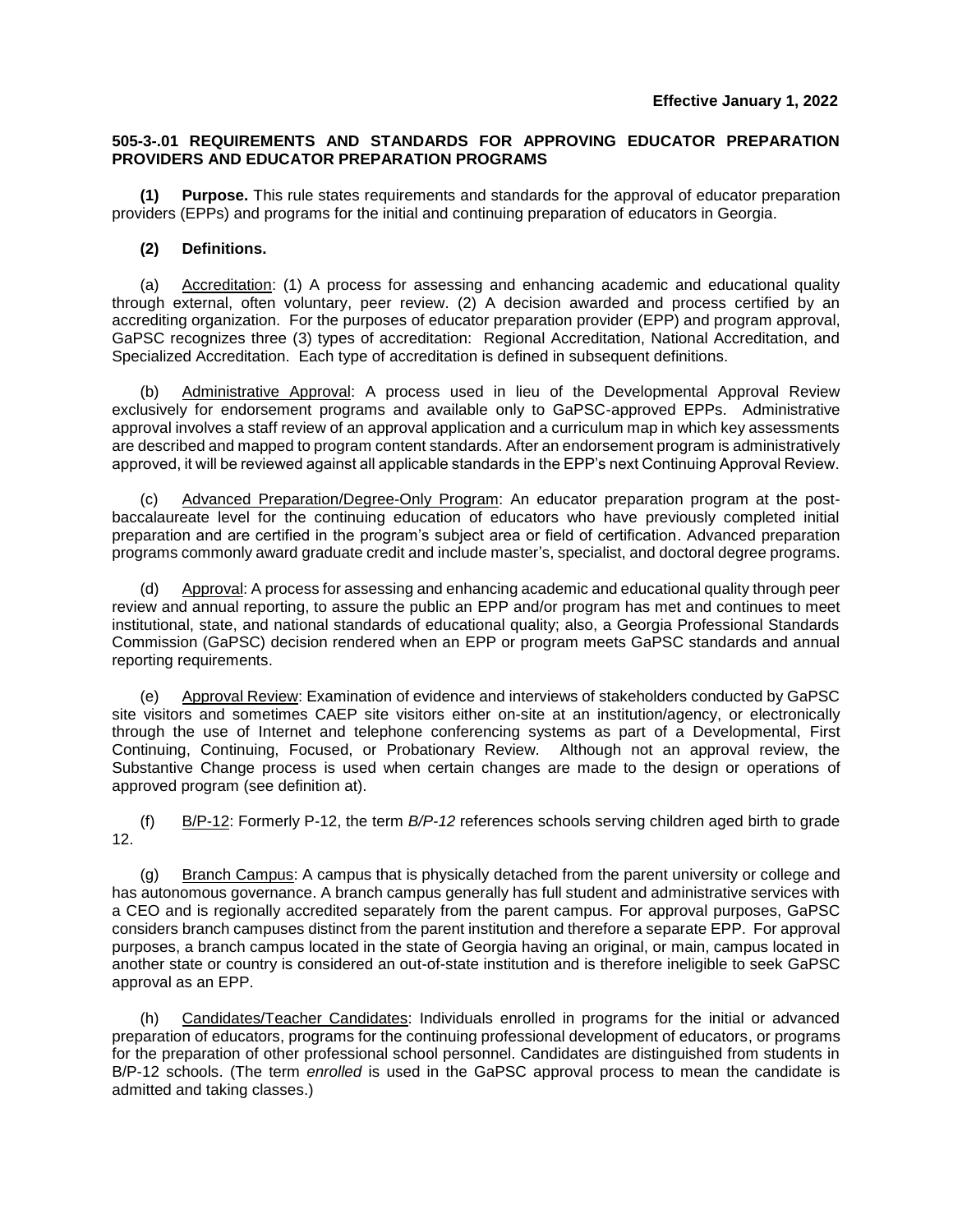(i) Clinical Educators: All educator preparation provider (EPP) and P-12 school-based individuals, including classroom teachers, who assess, support, and develop a candidate's knowledge, skills, or professional dispositions at some stage in the clinical experiences. The term *Clinical Educators* is intended to be inclusive of the roles of Mentor Teacher, B/P-12 Supervisor, and Faculty Supervisor. EPPs are expected to clearly define the roles and responsibilities of all clinical educators with whom candidates interact.

(j) Clinical Practice: Culminating residency (formerly referred to as *student teaching)* or internship experiences with candidates placed in classrooms for at least one (1) full semester where they experience intensive and extensive practices in which they are fully immersed in the learning community and provided opportunities to develop and demonstrate competence in the professional roles for which they are preparing. In initial preparation programs in Service and Leadership fields, candidates will complete such culminating residency or internship experiences in placements that allow the knowledge, skills, and dispositions included in the programs to be practiced and applied. In non-traditional preparation programs, such as GaTAPP, clinical practice is job-embedded as candidates must be hired as a classroom teacher to be admitted to the program.

(k) Content Knowledge: The central concepts, tools of inquiry, and structures of a discipline (Source: CAEP Glossary)**.**

(l) Council for the Accreditation of Educator Preparation (CAEP): The national accreditation organization formed as a result of the unification of the National Council for the Accreditation of Teacher Education (NCATE) and the Teacher Education Accreditation Council (TEAC). CAEP advances excellence in educator preparation through evidence-based accreditation that assures quality and supports continuous improvement to strengthen B/P-12 student learning. CAEP accredits educator preparation providers (EPPs).

(m) Dispositions: Moral commitments and professional attitudes, values, and beliefs that underlie educator performance and are demonstrated through both verbal and non-verbal behaviors as educators interact with students, families, colleagues, and communities.

(n) Distance Learning: A formal educational process in which instruction occurs when candidates and the instructor are not in the same place at the same time. Distance learning can occur through virtually any media including asynchronous or synchronous, electronic or printed communications.

(o) Distance Learning Program: A program delivered primarily (50% or more contact hours) through distance technology in which the instructor of record and candidates lack face-to-face contact and instruction is delivered asynchronously or synchronously (see definition n). These preparation programs include those offered by the EPP through a contract with an outside vendor or configured as a consortium with other EPPs, as well as those offered solely by the provider.

(p) Diverse: Showing a great deal of variety; very different, as in clinical placement (see definition q) (Source: CAEP Glossary).

(q) Diversity: Diversity is inclusive of individual differences and group differences. (1) Individual differences (e.g., personality, interests, learning modalities, and life experiences); and (2) group differences (e.g., race, ethnicity, ability, gender identity, gender expression, sexual orientation, nationality, language, religion, political affiliation, and socio-economic background) (Source: CAEP Glossary).

Dyslexia and Other Related Disorders: Dyslexia is a specific learning disability that is neurological in origin, which is characterized by difficulties with accurate or fluent word recognition and by poor spelling and decoding abilities. These difficulties typically result from a deficit in the phonological component of language that is often unexpected in relation to other cognitive abilities and the provision of effective classroom instruction. Secondary consequences may include problems in reading comprehension and reduced reading experience that can impede the growth of vocabulary and background knowledge. Other related disorders include aphasia, dyscalculia, and dysgraphia.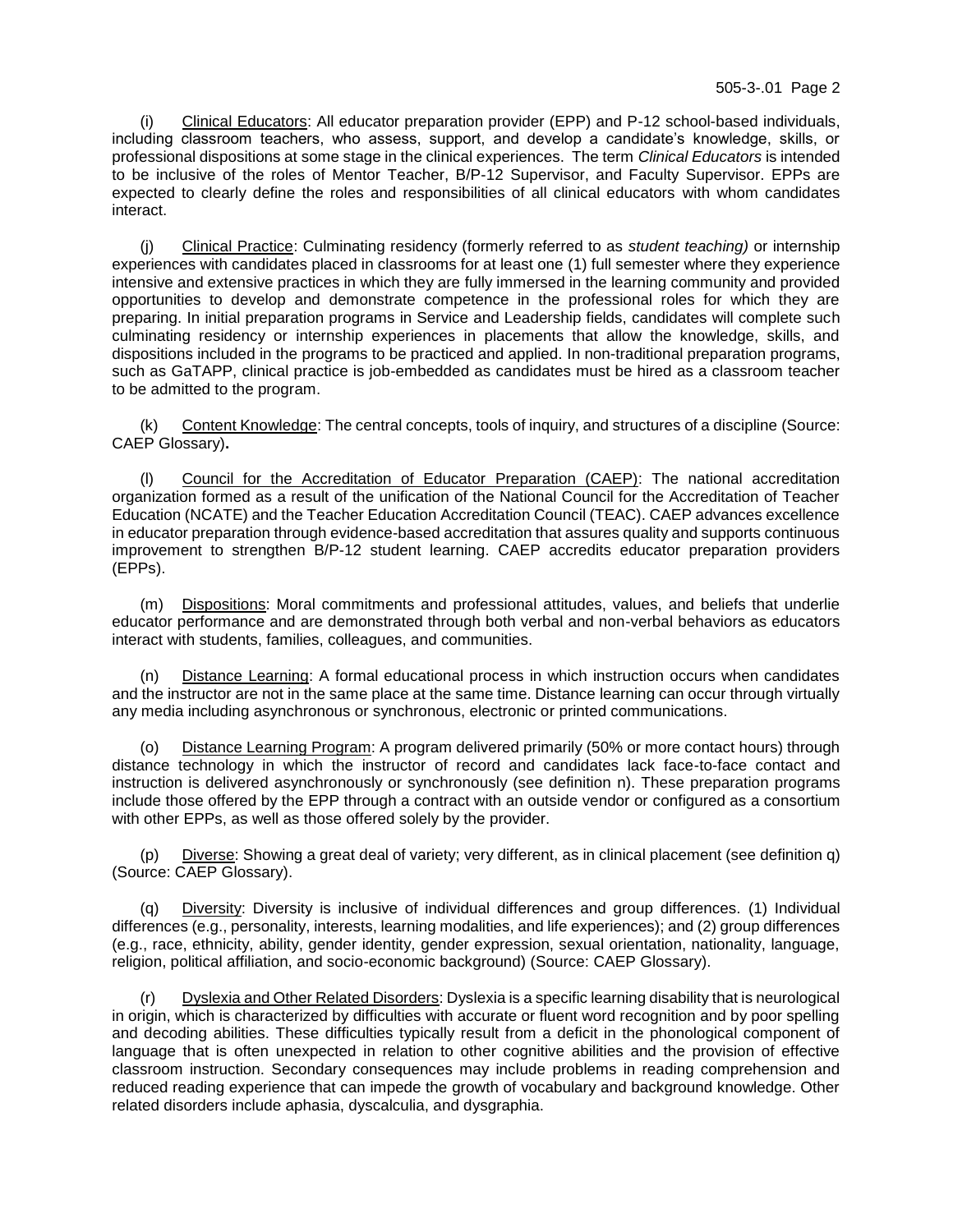- 1. Aphasia: Aphasia is a condition characterized by either partial or total loss of the ability to communicate verbally or through written words. A person with aphasia may have difficulty speaking, reading, writing, recognizing the names of objects, or understanding what other people have said. The condition may be temporary or permanent and shall not include speech problems caused by loss of muscle control.
- 2. Dyscalculia: Dyscalculia is the inability to understand the meaning of numbers, the basic operations of addition and subtraction, or the complex operations of multiplication and division or to apply math principles to solve practical or abstract problems.
- 3. Dysgraphia: Dysgraphia is difficulty in automatically remembering and mastering the sequence of muscle motor movements needed to accurately write letters or numbers.

(s) Educator Preparation Program: A planned sequence of courses and experiences for preparing B/P-12 teachers and other professional school personnel. The three (3) types of educator preparation programs are described in definitions ac (Initial), u (Endorsement), and c (Advanced/Degree-Only).

(t) Educator Preparation Provider (EPP): The institution of higher education (IHE), college, school, department, agency, or other administrative body responsible for managing or coordinating all programs offered for the initial and continuing preparation of teachers and other school personnel, regardless of where these programs are administratively housed (formerly referred to as the professional education unit).

(u) Endorsement Program: A planned sequence of courses and experiences, typically three (3) to four (4) courses in length, designed to provide educators with an additional, specific set of knowledge and skills, or to expand and enhance existing knowledge and skills. Successful completion of an endorsement program results in the addition of the endorsement field to the Georgia educator certificate designating expertise in the field. Endorsement programs may be offered as non-credit bearing programs (or if applicable, as continuing education units), or they may lead to college credit; they must be approved by the GaPSC and administered by a GaPSC-approved EPP, and may be offered as either a stand-alone program or, unless otherwise specified in [GaPSC Educator Preparation Rules 505-3-.82](https://www.gapsc.com/Commission/Rules/Current/EducatorPreparation/EdPrepRules.aspx) through 505-3-.115, embedded in an initial preparation program. Depending on the needs of the individual educator, endorsement programs may also be included as a part of an educator's professional learning plan/goals. See GaPSC [Rule 505-2-.14, ENDORSEMENTS.](https://www.gapsc.com/Rules/Current/Certification/505-2-.14.pdf?dt=%3C%25#Eval()

(v) Field Experiences: Activities that include organized and sequenced engagement of candidates in settings providing opportunities to observe, practice, and demonstrate the knowledge, skills, and dispositions delineated in institutional, state, and national standards. The experiences must be systematically designed and sequenced to increase the complexity and levels of engagement with which candidates apply, reflect upon, and expand their knowledge and skills. Since observation is a less rigorous method of learning, emphasis should be on field experience sequences requiring active professional practice or demonstration, and including substantive work with B/P-12 students and B/P-12 personnel as appropriate. In non-traditional preparation programs, such as GaTAPP, field experiences occur outside candidates' classrooms with students with diverse learning needs and varied backgrounds in at least two (2) settings during the clinical practice.

(w) First Continuing Review: Formerly called the *Initial Performance Review*, the First Continuing Review is conducted three (3) to four (4) years after a Developmental Review to determine if the EPP and/or initial educator preparation program(s) have evidence of meeting all applicable standards.

(x) Franchise Program: An endorsement program developed by and approved for a GaPSCapproved EPP (the franchise manager) and subsequently shared with other GaPSC-approved EPPs operating as franchisees.

(y) Georgia Teacher Academy for Preparation and Pedagogy (GaTAPP): Georgia's non-traditional preparation program for preparing career changers for certification as B/P-12 teachers. See GaPSC [Rule](https://www.gapsc.com/Rules/Current/EducatorPreparation/505-3-.05.pdf?dt=%3C%25#Eval()  [505-3-.05, GEORGIA TEACHER ACADEMY FOR PREPARATION AND PEDAGOGY \(GaTAPP\).](https://www.gapsc.com/Rules/Current/EducatorPreparation/505-3-.05.pdf?dt=%3C%25#Eval()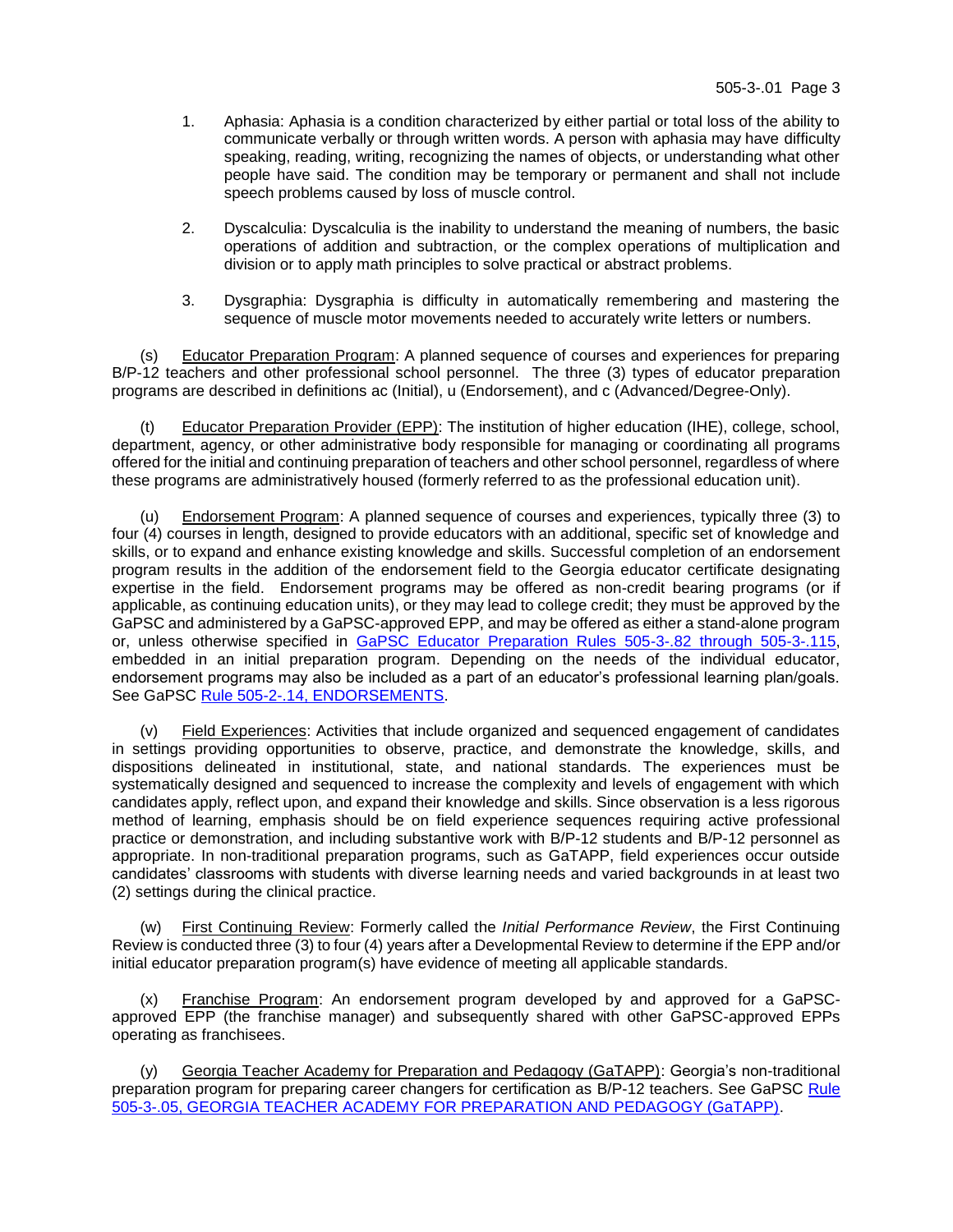(z) Grade Point Average (GPA): A quantitative indicator of candidate achievement. Letter grades are converted to numbers and averaged over a period of time.

(aa) Induction: (1) The formal act or process of placing an individual into a new job or position and providing appropriate support during the first three (3) years of employment. The Georgia Department of Education defines The Induction Phase Teacher as any teacher who has been hired into a new permanent position in any Georgia school. (2) A Georgia level of professional educator certification; for additional information see Rule 505-2-04, [INDUCTION CERTIFICATE.](https://www.gapsc.com/Rules/Current/Certification/505-2-.04.pdf?dt=%3C%25#Eval()

(ab) Information Literacy: An intellectual framework for understanding, finding, evaluating, and using information — activities which may be accomplished in part by fluency with information technology, in part by sound investigative methods, but most importantly, through critical discernment and reasoning (adopted from The Association of College and Research Libraries).

(ac) Initial Preparation Program: A program designed to prepare candidates for their first professional certificate in a teaching, leadership, or service field. Examples include degree programs at the baccalaureate, master's, or higher levels; or post-baccalaureate programs, non-degree certification-only programs, and non-traditional programs such as the GaTAPP program. Programs leading to an educator's first certificate in a particular field are considered initial preparation even if the educator is certified in one or more other fields.

(ad) Local Unit of Administration (LUA): A local education agency, including but not limited to public, waiver, Investing in Educational Excellence (IE2), charter schools and private schools (e.g., faith-based schools, early learning centers, hospitals, juvenile detention centers, etc.). As referenced in GaPSC Certification [Rule 505-2-.01, GEORGIA EDUCATOR CERTIFICATION](https://www.gapsc.com/Rules/Current/Certification/505-2-.01.pdf?dt=%3C%25#Eval()**,** paragraph (2) (d) 1, for employment purposes GaPSC Certification Division staff consider all non-IHEs as LUAs.

(ae) Media Literacy: The ability to encode and decode the symbols transmitted via media and the ability to access, analyze, evaluate, and communicate information in a variety of forms, including print and non-print messages. Also known as the skillful application of literacy skills to media and technology messages (adopted from the National Association for Media Literacy Education).

(af) Mentor Teacher: A B/P-12 employed teacher and an expert practitioner who supports the development of a pre-service or novice teacher by assessing and providing feedback on instructional practice; interactions with students, colleagues, and parents; classroom management; and professionalism. Mentor teachers are typically involved with faculty supervisors in the formal supervision and evaluation of pre-service clinical practice experiences (residency/internship). The term *Mentor Teacher* is often used synonymously with the terms *Cooperating Teacher* and *B/P-12 Supervisor*. The terms *B/P-12 Supervisor* and *Faculty Supervisor* are described in definition au.

(ag) National Accreditation: National accreditation is conducted by an accrediting organization which develops evaluation criteria and conducts peer evaluations to assess whether or not those criteria are met. National accrediting agencies operate throughout the country and review entire institutions, EPPs, or programs in specific content fields. The Southern Association of Colleges and Schools Commission on Colleges (SACSCOC) is an example of a national accrediting organization that reviews institutions. CAEP (see definition l) is an example of a national accrediting organization that reviews EPPs. The National Association of Schools of Music (NASM) is an example of a national accrediting organization that reviews programs in a specific field.

(ah) Nationally Recognized Program: A program that has met the standards of a national specialized professional association (SPA) that is a constituent member of CAEP. The term *National Recognition* signifies the highest level of SPA recognition awarded to programs.

(ai) Non-traditional Preparation Program (GaTAPP): A program designed to prepare individuals who at admission hold an appropriate degree with verified content knowledge through a major or its equivalent in the content field or a passing score on the state-approved content assessment in the content field. If the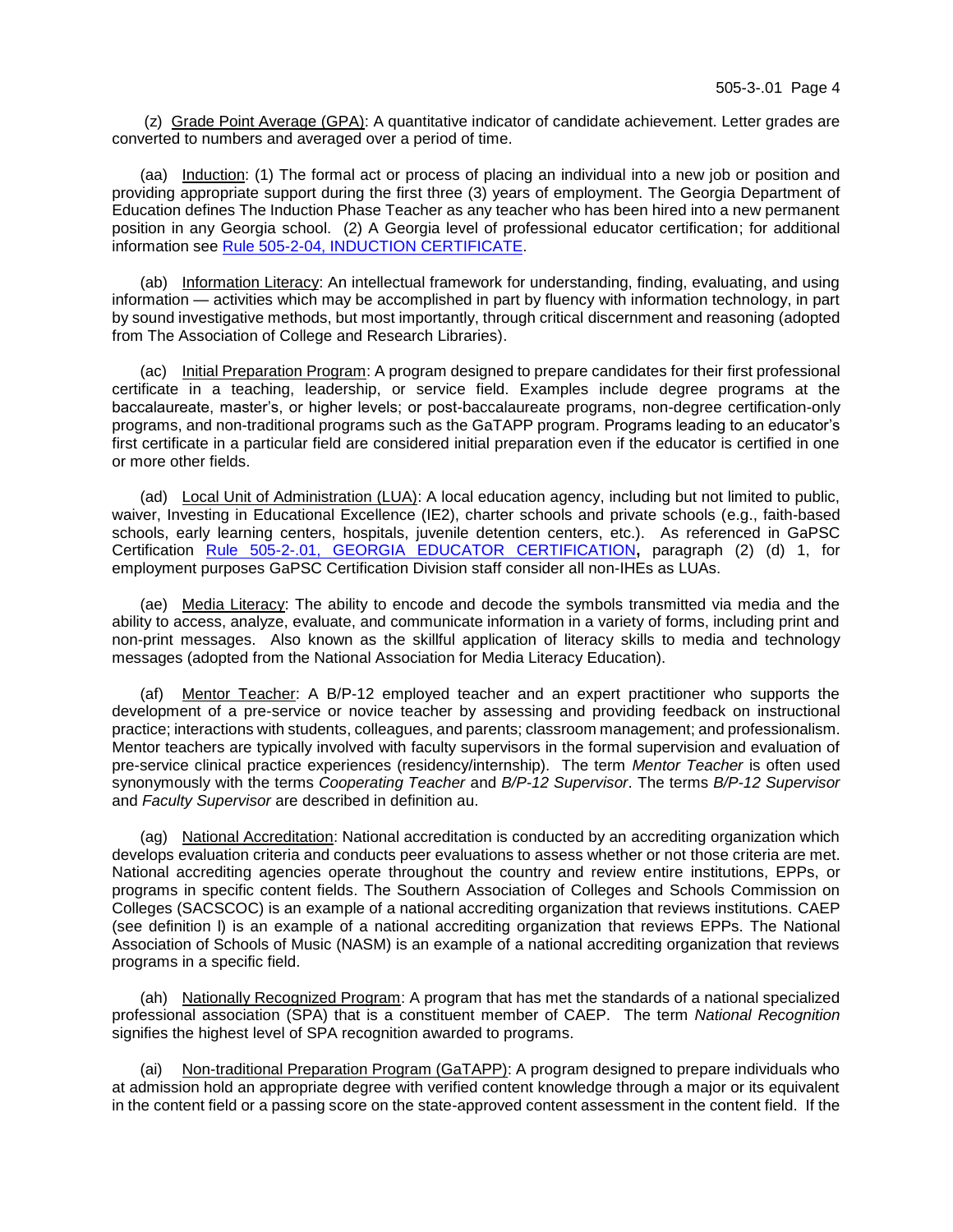state-approved content knowledge was not required at admission, it must be passed for program completion. Non-traditional preparation programs do not lead to a degree or college credit and:

- 1. Feature a flexible timeframe for completion;
- 2. Are job-embedded, allowing candidates to complete requirements while employed by a regionally accredited local unit of administration (school district or private school), a charter school approved by the Georgia State Charter School Commission, or a charter school approved by the Georgia Department of Education as a classroom teacher full-time or parttime for at least a half day;
- 3. Require that candidates are supported by a Candidate Support Team;
- 4. Require an induction component that includes coaching and supervision;
- 5. Provide curriculum, performance-based instruction and assessment focused on the pedagogical knowledge, skills, and dispositions necessary for the candidate to teach his/her validated academic content knowledge; and
- 6. Are individualized based on the needs of each candidate with respect to content knowledge, pedagogical skills, learning modalities, learning styles, interests, and readiness to teach. See [Rule 505-3-.05, GEORGIA TEACHER ACADEMY FOR PREPARATION](https://www.gapsc.com/Rules/Current/EducatorPreparation/505-3-.05.pdf?dt=%3C%25#Eval()  [AND PEDAGOGY \(GaTAPP\).](https://www.gapsc.com/Rules/Current/EducatorPreparation/505-3-.05.pdf?dt=%3C%25#Eval()

(aj) Out-of-State Institution: An institution of higher education administratively based in a state within the United States other than Georgia, or another country.

(ak) Pedagogical Content Knowledge: A core part of content knowledge for teaching that includes: core activities of teaching, such as determining what students know; choosing and managing representations of ideas; appraising, selecting and modifying textbooks; and deciding among alternative courses of action and analyzing the subject matter knowledge and insight entailed in these activities (Source: adapted from the CAEP Glossary).

(al) Pedagogical Knowledge: The broad principles and strategies of classroom instruction, management, and organization that transcend subject matter knowledge (Source: CAEP Glossary).

(am) Pedagogical Skills: An educator's abilities or expertise to impart the specialized knowledge/content and skills of their subject area(s) (Source: CAEP Glossary).

(an) Preconditions: Fundamental requirements that undergird the GaPSC standards that must be met as a first step in the approval process and before an EPP is permitted to schedule a Developmental Approval Review.

(ao) Preparation Program Effectiveness Measures (PPEMs): A set of common measures applied to all teacher and leader preparation programs leading to initial certification in a field. Teacher Preparation Program Effectiveness Measures (TPPEMs) and Leader Preparation Program Effectiveness Measures (LPPEMs) are further defined in GaPSC [Rule 505-3-.02, EDUCATOR PREPARATION](https://www.gapsc.com/Rules/Current/EducatorPreparation/505-3-.02.pdf?dt=%3C%25#Eval() PROVIDER [ANNUAL REPORTING AND](https://www.gapsc.com/Rules/Current/EducatorPreparation/505-3-.02.pdf?dt=%3C%25#Eval() EVALUATION.

(ap) Program Completer: A person who has met all the requirements of a GaPSC-approved or stateapproved out-of-state educator preparation program.

(aq) Regional Accreditation: Regional accreditation is conducted by an accrediting organization that develops evaluation criteria and conducts peer evaluations to assess whether or not those criteria are met. Six (6) regional accreditors operate in the United States to conduct educational accreditation of public, private, for-profit, and not-for-profit schools, colleges, and universities in their regions. The Southern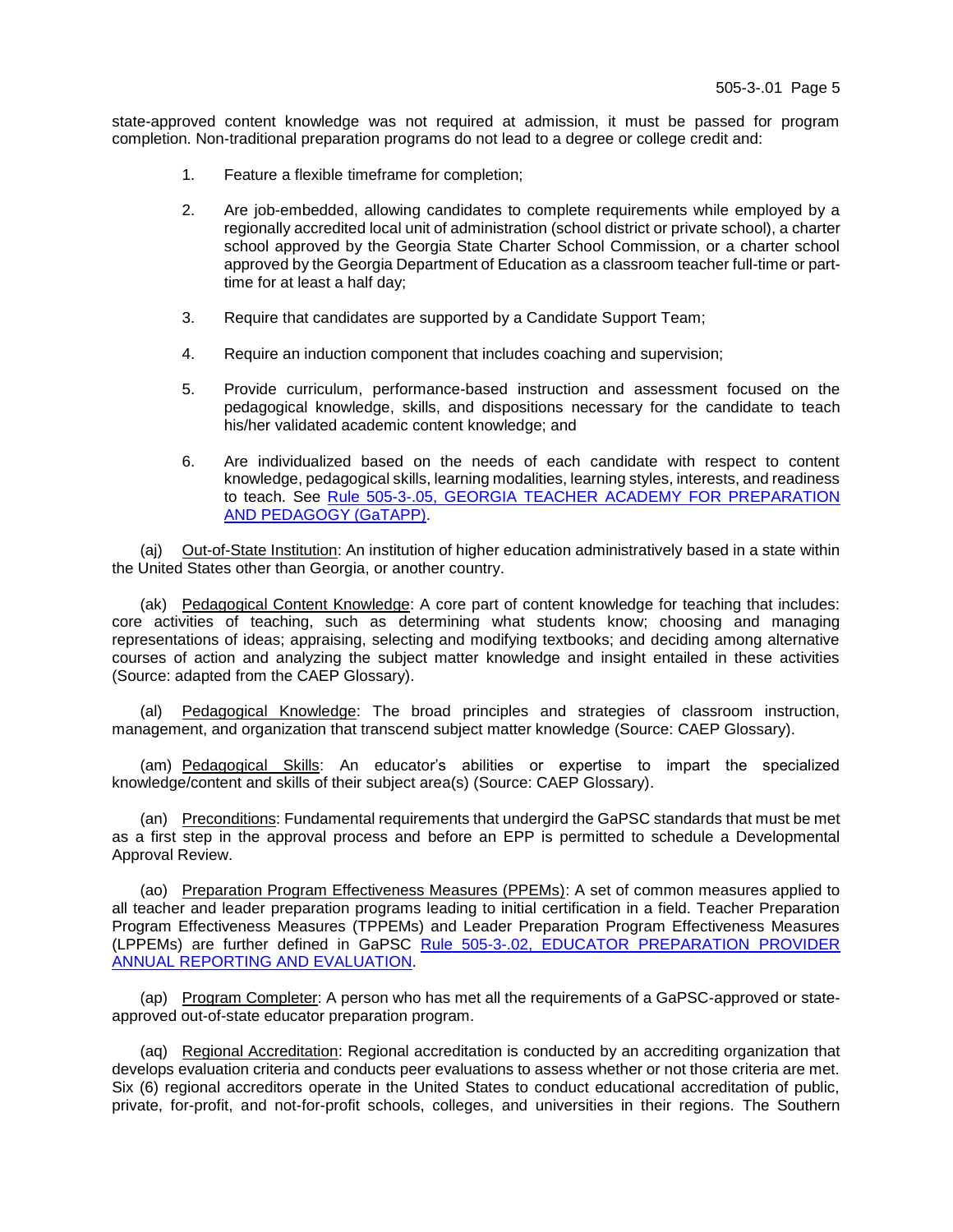Association of Colleges and Schools (SACS) is the regional accreditor for the southern region. The SACS accrediting organization for P-12 schools is the Council on Accreditation and School Improvement (SACSCASI), also known as Cognia. The SACS accrediting organization for institutes of higher education is the Commission on Colleges (SACSCOC).

(ar) Specialized Accreditation: Specialized accrediting organizations operate throughout the country to review programs and some single-purpose institutions. Like national and regional accreditors, specialized accreditation organizations develop evaluation criteria and conduct peer evaluations to assess whether or not those criteria are met.

(as) Specialized Professional Association (SPA): A constituent member of CAEP representing a particular disciplinary area that develops standards for the approval of educator preparation programs in that area and reviews programs for compliance with those standards.

(at) Substantive Change Procedure: Process used for EPPs to submit changes that are considered significant, including additional levels of program offerings and changes to key assessments or leadership personnel.

(au) Supervisor: An individual involved in the oversight and evaluation of educator preparation candidates during field and clinical experiences. In most cases one or more individuals are involved in the formal supervision of clinical experiences—a supervisor employed by the EPP and one or more supervisors employed by the B/P-12 site hosting a pre-service educator. The term *Faculty Supervisor* refers to the employee of the EPP and the term *B/P-12 Supervisor* (sometimes referred to as Mentor Teacher or Cooperating Teacher) refers to the school-based employee who hosts a pre-service educator for the culminating residency or internship.

(av) Technology Literacy: Using technology as a tool to research, organize, evaluate, and communicate information and understanding the ethical and legal issues surrounding the access and use of information.

(aw) Traditional Preparation Program: A credit-bearing program designed for the preparation of educators typically offered by institutes of higher education.

(ax) Year-long Residency: An extended clinical practice lasting the entire length of the B/P-12 school year, in the same school, in which candidates have more time to practice teaching skills with students under the close guidance of experienced and effective B/P-12 teachers licensed in the content area the candidate is preparing to teach. Candidates fully participate in the school as a member of the faculty, including faculty meetings, parent conferences, and professional learning activities spanning, if feasible, the beginning (e.g. pre-planning) and ending (post-planning) of the academic year. (Candidates may participate in postplanning at the end of the junior year if it is not possible for them to participate at the end of the senior year). These extended residencies also include supervision and mentoring by a representative of the preparation program who, along with the B/P-12 supervisor, ensures the candidate is ready for program completion and is eligible for state certification.

## **(3) GENERAL REQUIREMENTS APPLICABLE TO ALL EDUCATOR PREPARATION PROVIDERS AND EDUCATOR PREPARATION PROGRAMS.**

- (a) Authorization for the Establishment of Georgia Educator Preparation Providers (EPPs)
	- 1. The following types of organizations administratively based in the state of Georgia (as determined by the location of the office of the President or the single highest ranking executive officer of the institution/agency/organization) are eligible to seek GaPSC approval as an EPP for the purpose of preparing educators: Regionally accredited institutions of higher education; regionally accredited local units of administration with student enrollment over 30,000; Regional Educational Service Agencies (RESAs); and other education service organizations. Out-of-state entities of any kind (e.g., institutions,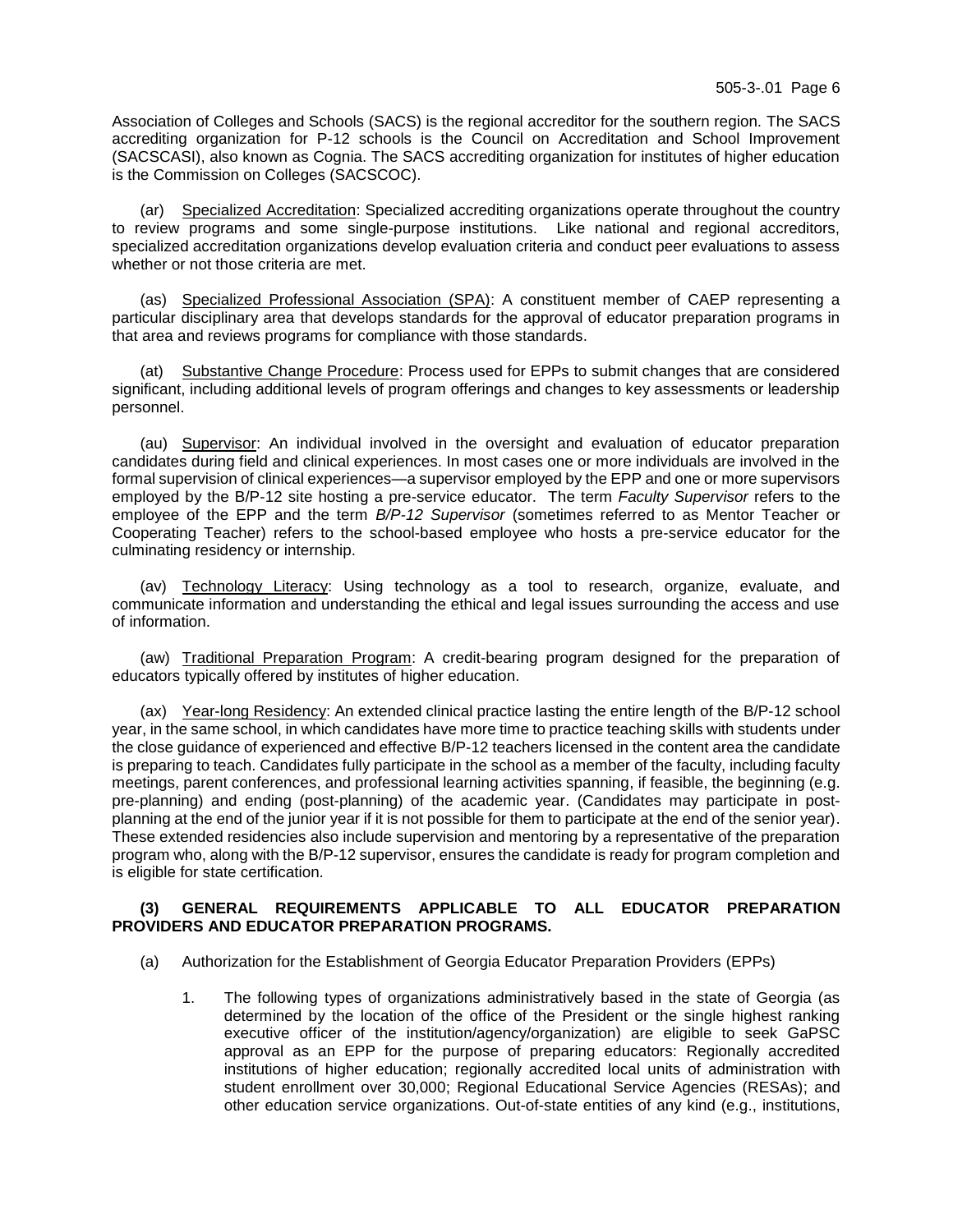agencies, associations, non-profit or for-profit organizations, or other types of organizations) operating in the state of Georgia through a branch or satellite campus or by online delivery of programs are not eligible to seek GaPSC approval.

- (b) Accreditation of Institutions/Agencies with an Educator Preparation Provider (EPP)
	- 1. Institutions of higher education with a college, school, department or other entity that is a GaPSC-approved EPP shall be fully accredited by the Southern Association of Colleges and Schools Commission on Colleges (SACSCOC), at the level(s) of degree(s) granted by the institution. The institution shall submit program(s) for GaPSC approval corresponding to the appropriate level of accreditation and in a field recognized for certification by the GaPSC. If an institution has submitted an application for change in degree level to a GaPSC-accepted regional accreditation agency, and is seeking Developmental Approval of a program(s) at the proposed new degree level by the GaPSC, the institution must be regionally accredited at the new degree level prior to approval review by the GaPSC. See GaPSC [505-2-.31, GAPSC-ACCEPTED ACCREDITATION;](https://www.gapsc.com/Rules/Current/Certification/505-2-.31.pdf?dt=%3C%25#Eval() VALIDATION OF NON-[ACCREDITED DEGREES.](https://www.gapsc.com/Rules/Current/Certification/505-2-.31.pdf?dt=%3C%25#Eval()
	- 2. Local education agencies, RESAs, or other approved, non-IHE providers shall admit candidates who hold degrees from a GaPSC-accepted accredited institution of higher education appropriate for the certificate sought. GaPSC-approved EPPs offering Career Technical and Agricultural Education (CTAE) programs, including GaTAPP providers, may admit individuals who do not hold post-secondary degrees who are seeking CTAE certification in certain fields (see Rule 505-3-.05, [GEORGIA TEACHER ACADEMY FOR](https://www.gapsc.com/Rules/Current/EducatorPreparation/505-3-.05.pdf?dt=%3C%25#Eval()  [PREPARATION AND PEDAGOGY\)](https://www.gapsc.com/Rules/Current/EducatorPreparation/505-3-.05.pdf?dt=%3C%25#Eval(). See [Rule 505-2-.31, GAPSC-ACCEPTED](https://www.gapsc.com/Rules/Current/Certification/505-2-.31.pdf?dt=%3C%25#Eval()  [ACCREDITATION; VALIDATION OF NON-ACCREDITED DEGREES](https://www.gapsc.com/Rules/Current/Certification/505-2-.31.pdf?dt=%3C%25#Eval() for a list of acceptable accrediting agencies.
- (c) GaPSC Approval of Educator Preparation Providers (EPPs)
	- 1. An education institution or agency's EPP (e.g., college/school/department of education) and/or program(s) shall be approved by its governing board prior to seeking GaPSC approval for the first time (Developmental Approval). Once an EPP is approved, subsequent submission of programs for approval may be made as long as governing board approval is in process and completed 45 days prior to the GaPSC program approval review.
	- 2. GaPSC approval standards for EPPs and programs shall at a minimum be adapted from the most recent version of the standards of the Council for the Accreditation of Educator Preparation (CAEP).
	- 3. EPPs administratively based in the state of Georgia for which GaPSC has regulatory authority may choose to seek and/or maintain CAEP accreditation. If the accreditation visit was conducted jointly by GaPSC and CAEP, the GaPSC will accept CAEP accreditation of an EPP and the EPP shall be recognized as approved by GaPSC until the end of the seven (7)-year approval cycle, or for a shorter period of time if, during the seven (7)-year cycle GaPSC action is necessitated by persistently low (Low Performing) Preparation Program Effectiveness Measures (PPEMs) ratings or non-compliance with GaPSC rules. If CAEP accreditation of the EPP is delayed, denied, or revoked, GaPSC will render an EPP approval decision. If the accreditation visit is conducted solely by CAEP, GaPSC approval of the EPP will be based upon the implementation of the state approval process and a final EPP approval decision will be rendered by the Commission. Program approval is contingent upon EPP approval.
	- 4. LUAs, qualifying organizations (see paragraph (3) (a) 1), and IHEs seeking GaPSC approval as an EPP shall follow all applicable GaPSC policies and procedures, e.g.,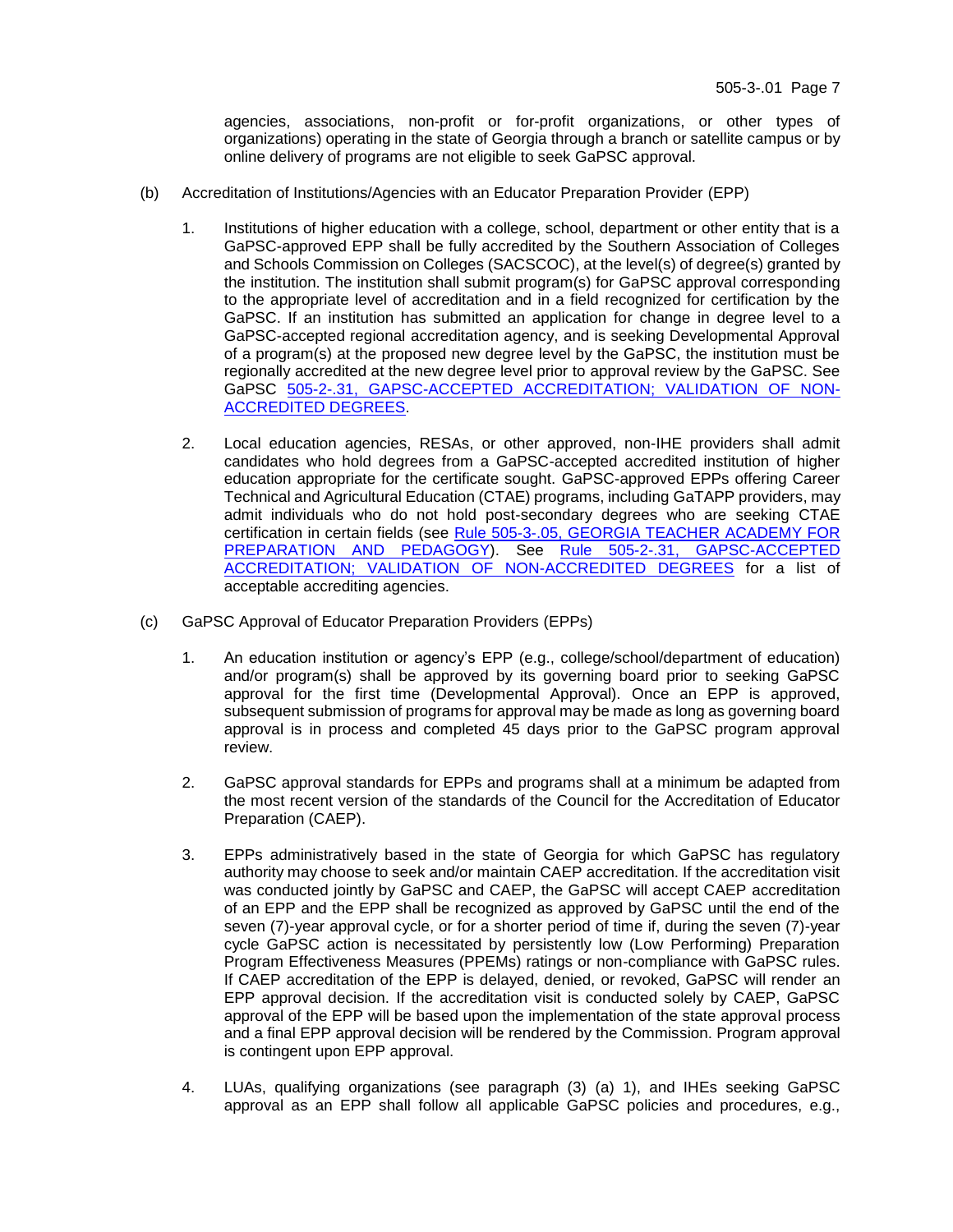preconditions to determine eligibility for a review, approval review requirements, post review requirements, Commission decisions, public disclosure policy, and annual reporting procedures. In order to maintain approval status, all GaPSC-approved EPPs must maintain regional or GaPSC-accepted accreditation and must comply with all applicable GaPSC rules and policies including, but not limited to, those regarding Preparation Program Effectiveness Measures, annual reporting, and data submission requirements. Failure by an approved provider to fully comply with GaPSC Educator Preparation, Certification, and Ethics Rules, Commission approval decisions, or agency procedures and/or requirements may result in changes in approval status that could include revocation of approval. Failure to comply with federal reporting requirements may result in fines.

- 5. The EPP must have completed the GaPSC approval process and be approved by the GaPSC before candidates are enrolled in educator preparation programs and begin taking classes.
- 6. For EPPs offering initial preparation programs leading to a Teaching, Leadership, or Service certificate, GaPSC EPP approval cycles shall include Developmental Approval valid for three (3) years and Continuing Approval valid for seven (7) years. The Developmental Approval Review is used to determine if a new EPP has the capacity to meet state standards and it is followed, in three (3) to four (4) years, by a First Continuing Review to determine if the EPP has evidence of meeting state standards. Following the First Continuing Review, the GaPSC will conduct Continuing Reviews of the EPP and all preparation programs at seven (7) year intervals. For IHEs seeking to maintain CAEP accreditation, the state Continuing Review will be scheduled such that the state review will be completed and the resulting GaPSC approval decision will be rendered prior to the beginning of the CAEP site visit. GaPSC will require a Focused Approval Review or a Probationary Review of an approved or accredited EPP and/or its educator preparation programs in fewer than seven (7) years if annual performance data indicate standards are not being met, or if a previous approval review indicates pervasive problems exist that limit provider capacity to offer programs capable of meeting standards and requirements specified in GaPSC educator preparation and certification rules, or if GaPSC staff determine non-compliance with state rules.
- 7. For EPPs offering only endorsement programs, GaPSC EPP approval cycles shall include Developmental Approval valid for seven (7) years and Continuing Approval every seven (7) years thereafter.
- 8. GaPSC-approved EPPs shall comply with all GaPSC reporting requirements, to include the submission of data in all appropriate candidate-level, program-level, and EPP-level reporting systems (e.g., Traditional Program Management System [TPMS], Non-Traditional Reporting System [NTRS], Provider Reporting System [PRS], and federal annual reports on the performance of the EPP and all educator preparation programs). Out-of-state EPPs offering initial teacher preparation programs to Georgia residents and/or to residents of other states who fulfill field and clinical experiences in Georgia B/P-12 schools shall comply with all applicable GaPSC reporting requirements, to include the submission of data in TPMS and other systems that may become applicable. EPPs shall report according to the schedules and timelines published by GaPSC and shall accurately provide all data elements. Failure to report on time and accurately may negatively impact EPP approval status. See GaPSC Rule 505-3-.02, [EDUCATOR PREPARATION](https://www.gapsc.com/Rules/Current/EducatorPreparation/505-3-.02.pdf?dt=%3C%25#Eval()  [PROVIDER ANNUAL REPORTING AND EVALUATION.](https://www.gapsc.com/Rules/Current/EducatorPreparation/505-3-.02.pdf?dt=%3C%25#Eval()
- 9. GaPSC-approved EPPs shall notify all enrolled candidates when EPP and/or program approval is revoked or when approval status is changed to Probation. Notification must be made within sixty (60) days after such a GaPSC decision is granted in written form via letter or e-mail, and a copy must be provided to GaPSC by the EPP head. This notification must clearly describe the impact of the approval status change on candidates and the options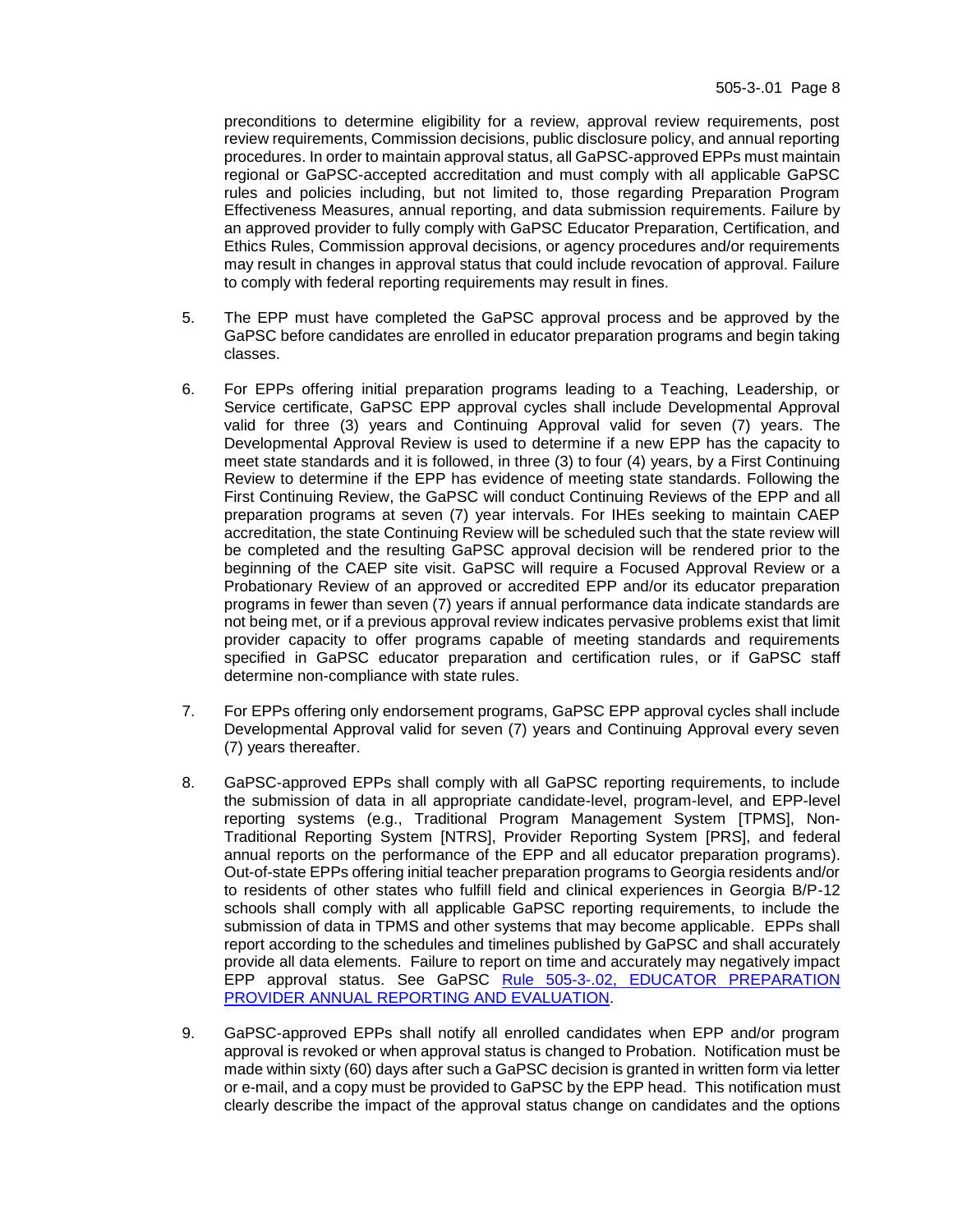available to them. The EPP must maintain records of candidates' acknowledgement of receipt of the notification.

- (d) GaPSC Approval of Educator Preparation Programs
	- 1. Educator preparation programs leading to Georgia educator certification shall be offered only by GaPSC-approved EPPs (reference paragraph (3) (c) 3). All initial preparation programs and endorsement programs must be approved by the GaPSC.
	- 2. GaPSC-approved EPPs seeking approval to add new initial preparation programs may submit the programs for GaPSC approval prior to receiving governing board approval, as long as governing board approval is granted forty-five (45) days prior to the approval review.
	- 3. GaPSC-approved EPPs seeking approval for preparation programs leading to Georgia educator certification shall follow all applicable GaPSC program approval policies and procedures in effect at the time of the requested approval and shall comply with revised policies in accordance with timelines published by the GaPSC.
	- 4. Initial educator preparation programs and endorsement programs shall be approved by the GaPSC before candidates are enrolled and begin program coursework.
	- 5. GaPSC-approved EPPs, in conjunction with preparations for an EPP approval review, shall submit program reports conforming to GaPSC program standards and program review requirements for approval by GaPSC. Programs may also be submitted to GaPSCaccepted Specialized Professional Associations or program accrediting agencies for national recognition or accreditation. If the highest level of recognition or accreditation, in most cases National Recognition or Accreditation, is granted for a program, state approval procedures will be reduced to remove duplication and will include only those components necessary to ensure Georgia-specific standards and requirements are met. Programs submitted for national recognition or accreditation that are not granted National Recognition (e.g., granted Recognition with Conditions or any level of recognition lower than National Recognition) or Accreditation must comply with all applicable GaPSC program approval review requirements. See the guidance document accompanying this rule for the list of GaPSC-accepted SPAs and program accrediting agencies.
	- 6. GaPSC approval of initial preparation programs in Teaching (T), Leadership (L), and Service (S) fields shall include a Developmental Approval Review to determine if the new educator preparation program has the capacity to meet state standards. Developmental Approval is valid for three (3) to four (4) years and is followed by a First Continuing Review to determine if the educator preparation program has evidence of meeting state standards. Following the First Continuing Review, the GaPSC will conduct Continuing Reviews of the educator preparation programs in conjunction with the EPP Continuing Review at seven (7) year intervals.
	- 7. GaPSC approval of new endorsement programs shall include an Administrative Approval process to determine if the new program has the capacity to meet state standards followed by a Continuing Approval Review of the program in conjunction with the next scheduled EPP Continuing Review, and Continuing Reviews every seven (7) years thereafter.
	- 8. The GaPSC will require a Focused Approval Review or a Probationary Review of an approved educator preparation program in fewer than seven (7) years if annual performance data indicate standards are not being met or if a previous approval review indicates pervasive problems exist limiting program capacity to meet standards and requirements specified in GaPSC educator preparation and certification rules.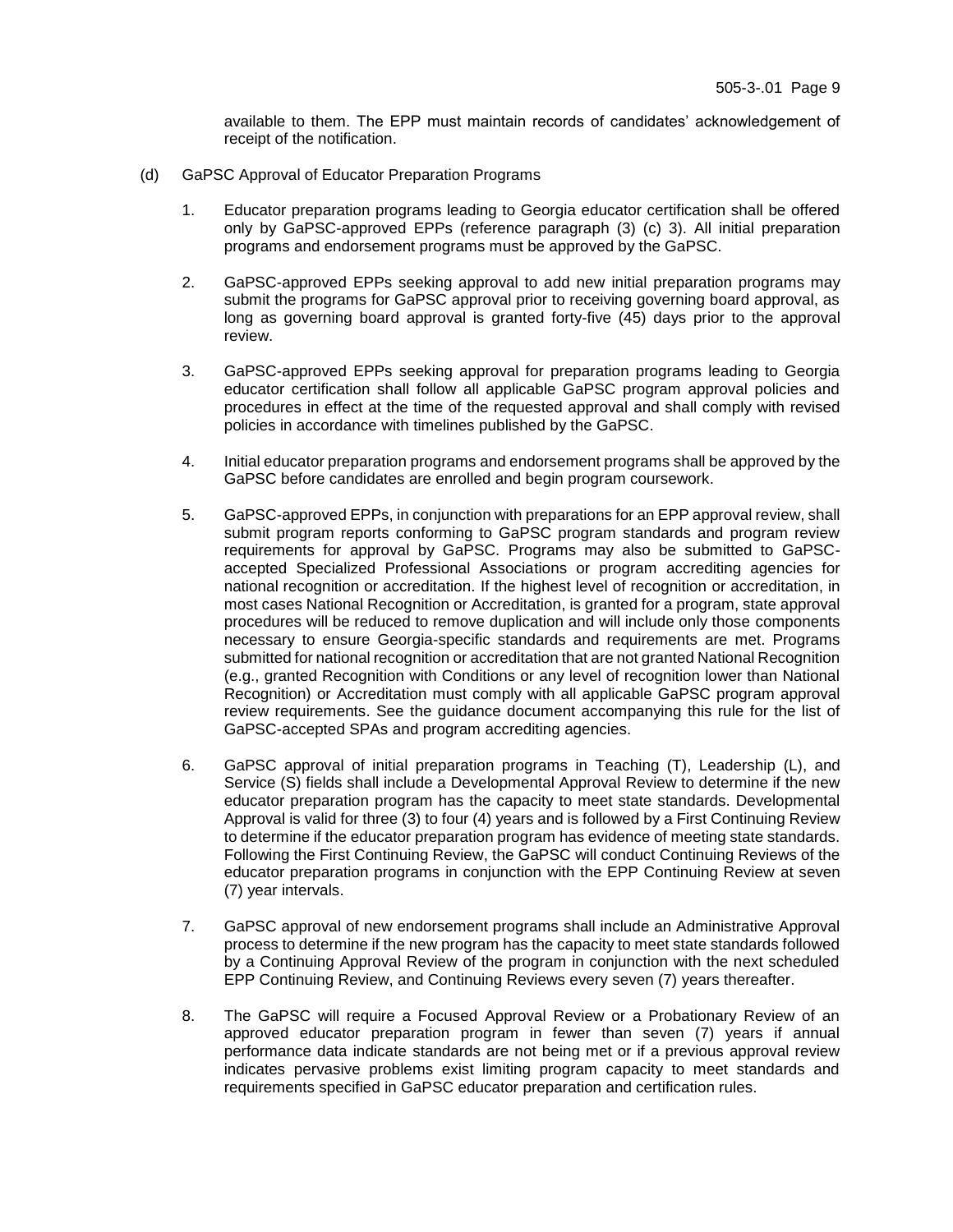- 9. GaPSC-approved EPPs shall submit program(s) for GaPSC approval corresponding to the appropriate level of preparation (initial or endorsement) and in a certification field authorized in GaPSC Certification Rules. Although advanced/degree-only preparation programs are neither reviewed nor approved by GaPSC, those accepted by GaPSC for the purposes of certificate level upgrades must be listed in the GaPSC Certificate Upgrade Advisor.
- 10. GaPSC-approved EPPs shall make program decisions based upon program purpose, institutional mission, supply and demand data, and B/P-12 partner needs, and shall attempt to include a variety of options for program completion (e.g., multiple delivery models, degree options, and individualized programs; additional examples are provided in the guidance document accompanying this rule).
- 11. Ongoing GaPSC approval of educator preparation programs is contingent upon EPP approval status and the performance of the EPP and its programs. As described in GaPSC Educator Preparation Rule 505-3-.02, [EDUCATOR PREPARATION](https://www.gapsc.com/Rules/Current/EducatorPreparation/505-3-.02.pdf?dt=%3C%25#Eval() PROVIDER ANNUAL [REPORTING AND EVALUATION,](https://www.gapsc.com/Rules/Current/EducatorPreparation/505-3-.02.pdf?dt=%3C%25#Eval() are used as part of the approval process to determine ongoing approval of EPPs and educator preparation programs.
- 12. Out-of-state institutions offering initial teacher preparation programs to Georgia residents and/or to residents of other states who fulfill field and clinical experiences in Georgia B/P-12 schools shall ensure their candidates hold the Georgia Pre-Service Certificate prior to beginning any field and clinical experiences in any Georgia B/P-12 school required during program enrollment. The requirements for this certificate are outlined in GaPSC [Rule 505-](https://www.gapsc.com/Rules/Current/Certification/505-2-.03.pdf?dt=%3C%25#Eval() [2-.03, PRE-SERVICE TEACHING CERTIFICATE](https://www.gapsc.com/Rules/Current/Certification/505-2-.03.pdf?dt=%3C%25#Eval()**.** Out-of-state institutions preparing candidates for Georgia certification must also ensure their candidates meet all program completion assessment requirements outlined in this rule in paragraphs (3) (e) (5) (i) and (ii); the requirements specified in GaPSC Certification [Rule 505-2-.22, CERTIFICATION](https://www.gapsc.com/Rules/Current/Certification/505-2-.22.pdf?dt=%3C%25#Eval()  [BY STATE-APPROVED PROGRAM,](https://www.gapsc.com/Rules/Current/Certification/505-2-.22.pdf?dt=%3C%25#Eval() paragraph (2) (d) 2; and the requirements outlined in GaPSC Certification [Rule 505-2-.04, INDUCTION CERTIFICATE,](https://www.gapsc.com/Rules/Current/Certification/505-2-.04.pdf?dt=%3C%25#Eval() including the required amount of time spent in the culminating clinical experience (i.e.**,** student teaching or internship occurring after, and not including, field experiences), and passing the ethics and content assessments.
- 13. Out-of-state institutions offering initial teacher preparation programs to Georgia residents and/or to residents of other states who fulfill field and clinical experiences in Georgia B/P-12 schools are subject to all applicable data collection requirements referenced in paragraph (3) (c) 8. and described in GaPSC [Rule 505-3-.02, EDUCATOR](https://www.gapsc.com/Rules/Current/EducatorPreparation/505-3-.02.pdf?dt=%3C%25#Eval()  PREPARATION PROVIDER [ANNUAL REPORTING AND EVALUATION.](https://www.gapsc.com/Rules/Current/EducatorPreparation/505-3-.02.pdf?dt=%3C%25#Eval()
- (e) Educator Preparation Program Requirements
	- 1. Admission Requirements
		- (i) GaPSC-approved EPPs shall ensure candidates enrolled in GaPSC-approved initial preparation programs at the baccalaureate level or higher have a minimum GPA of 2.5 on a 4.0 scale. This requirement applies to all initial preparation programs in Teaching (T), Leadership (L), and Service (S) fields, regardless of degree level, including non-degree, certification-only programs. EPPs shall monitor each cohort aggregate GPA for changes, document any point at which the cohort GPA is less than 3.0, disaggregate the data by race and ethnicity and any other mission-related categories, analyze the data to identify specific needs for candidate support, and develop and implement plans to provide the needed supports. The term, *enrolled cohort* refers to all candidates admitted to and enrolled in all initial preparation programs (across all T, L, and S fields as applicable) offered by the EPP in the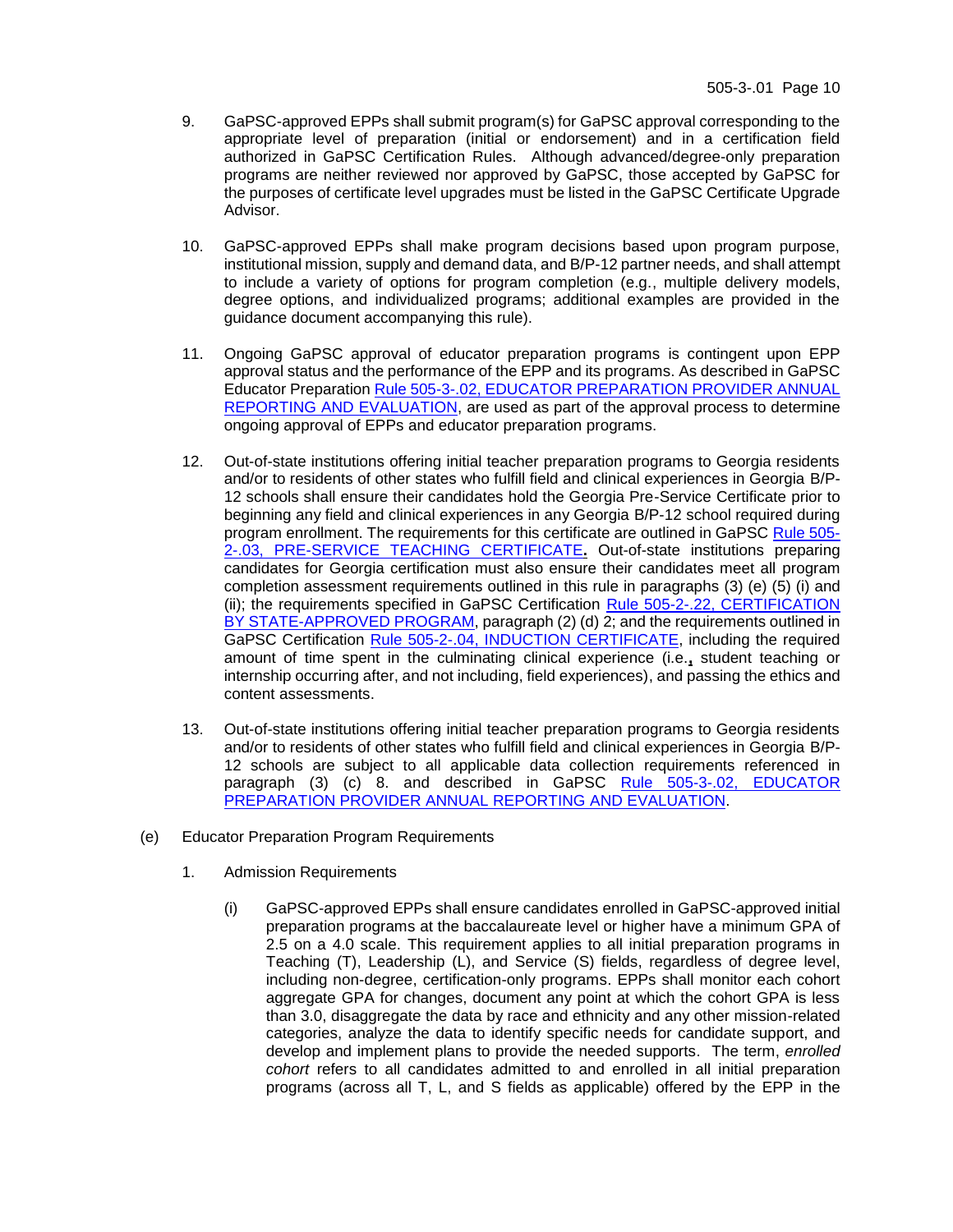GaPSC-defined reporting year (September 1 - August 31). EPPs may exempt individuals from the minimum GPA requirement under the following circumstances:

- (I) If the prospective candidate's most recent undergraduate GPA was obtained ten (10) or more years prior to admission; or
- (II) If the prospective candidate did not complete undergraduate coursework (applicable only to CTAE programs).

Exempted GPAs are not included in the calculation of the average for the cohort. EPPs may accept up to 10% of the admitted cohort with GPAs lower than 2.5. EPPs must monitor the progression of candidates admitted with a GPA lower than 2.5 and provide support in the areas of academic weakness.

- (ii) Program Admission Assessment
	- (I) GaPSC-approved EPPs shall ensure candidates admitted into initial preparation programs meet the GaPSC Program Admission Assessment (PAA) requirement. With the three exceptions described below, a passing score on the Program Admission Assessment or a qualifying exemption is required prior to enrollment in all initial preparation programs in Teaching (T), Leadership (L), and Service (S) fields.
		- I. Military retirees or spouses of active-duty military personnel who do not exempt the requirement must attempt the Program Admission Assessment within the first year of program enrollment and must pass the assessment within two (2) years of program admission or prior to program completion, whichever occurs first (see GaPSC [Rule 505-2-](https://www.gapsc.com/Rules/Current/Certification/505-2-.46.pdf?dt=%3C%25#Eval() [.46 MILITARY SUPPORT CERTIFICATE\)](https://www.gapsc.com/Rules/Current/Certification/505-2-.46.pdf?dt=%3C%25#Eval();
		- II. Candidates seeking Career and Technical Specializations certification must either exempt the requirement or pass the Program Admission Assessment within three (3) years of program admission or prior to program completion, whichever occurs first; and
		- III. Professionally certified educators (valid or expired) who enroll in initial preparation programs for the purpose of adding a new field of certification are not required to meet the Program Admission Assessment requirement.
	- (II) PAA qualifying exemptions include minimum scores on the ACT, GRE, and SAT. Information on PAA qualifying exemptions is available at <http://www.gapsc.com/EducatorPreparation/Assessment/BasicSkillsInfo.aspx> See GaPSC [Rule 505-2-.26, CERTIFICATION AND LICENSURE](https://www.gapsc.com/Rules/Current/Certification/505-2-.26.pdf?dt=%3C%25#Eval()  [ASSESSMENTS](https://www.gapsc.com/Rules/Current/Certification/505-2-.26.pdf?dt=%3C%25#Eval() for additional information related to program admission testing requirements.
	- (III) For candidates not meeting qualifying exemption requirements, GaPSCapproved EPPs may accept either a PAA composite score of 750, or require a score of 250 on each of the three parts of the PAA (reading, writing, and mathematics).
	- (IV) GaPSC-approved EPPs may utilize the Limited Flexibility Exemption for prospective candidates who do not meet PAA qualifying exemption requirements and do not pass one of the three parts of the assessment. The Limited Flexibility Exemption allows EPPs to consider admitting candidates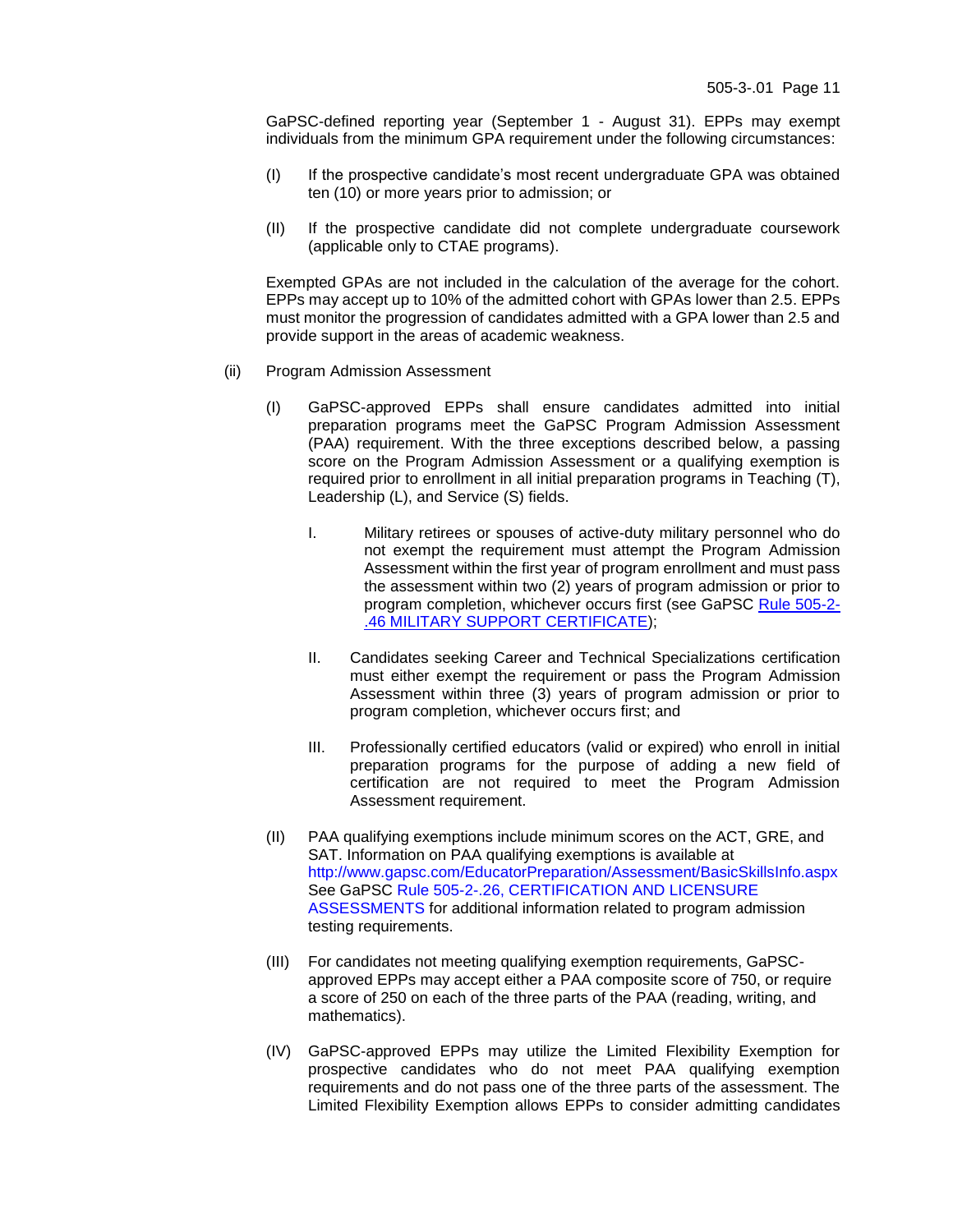with a GPA of 2.5 or higher who, after two attempts, do not pass one of the three PAA tests. EPPs using the Limited Flexibility Exemption must provide support to candidates in the PAA test area not passed and monitor their progression through programs. Although candidate support options need not include additional coursework, they must address the individual needs of admitted candidates based on PAA scores and any gaps in prior academic preparation. The number of PAA Limited Flexibility Exemptions that may be granted per annual cohort is based upon EPP enrollment as follows:

- I. EPPs admitting 60 or more candidates may exempt PAA for up to ten percent (10%) of the annual admitted cohort,
- II. EPPs admitting 31 to 59 candidates may exempt PAA for up to five (5) candidates, and
- III. EPPs admitting 30 or fewer candidates may exempt PAA for up to four (4) candidates.
- (iii) The Georgia Educator Ethics Assessment must be passed prior to enrollment in a traditional or non-traditional initial educator preparation program and to qualify for the Pre-Service Teaching Certificate (see GaPSC Rule 505-2-.03, PRE-SERVICE [TEACHING CERTIFICATE\)](https://www.gapsc.com/Rules/Current/Certification/505-2-.03.pdf?dt=%3C%25#Eval().
- (iv) GaPSC-approved EPPs shall ensure candidates admitted to initial preparation programs at the post-baccalaureate level have attained appropriate depth and breadth in both general and content studies, with a minimum of a bachelor's degree from a GaPSC-accepted accredited institution. Candidates seeking certification in Career Technical and Agricultural Education (CTAE) fields must hold a high school diploma or GED, or an associate's degree or higher in the field of certification sought, as delineated in applicable GaPSC Certification Rules. CTAE candidates admitted with a high school diploma or GED must complete both the associate's degree and the initial teacher preparation program to earn a professional certificate. The preparation program must be completed within three years; an additional year is allowable if needed to complete the associate's degree.
- 2. Pre-service Certificate Request
	- (i) EPPs must request the Pre-Service Certificate for all candidates admitted to traditional initial teacher preparation programs at the baccalaureate level or higher, except for candidates who hold a valid professional Georgia teaching certificate and are currently employed in a Georgia school. Out-of-state EPPs must request the Pre-Service Certificate for candidates enrolled in initial teacher preparation programs and completing field and clinical experiences in Georgia B/P-12 schools; such candidates must be enrolled in programs leading to a certification field offered by the GaPSC. See GaPSC [Rule 505-2-.03, PRE-SERVICE CERTIFICATE](https://www.gapsc.com/Rules/Current/Certification/505-2-.03.pdf?dt=%3C%25#Eval() for Pre-Service certification requirements.
	- (ii) Successful completion of a criminal record check is required to earn the Pre-Service **Certificate**
- 3. Program Content and Curriculum Requirements
	- (i) Preparation programs for educators prepared as teachers shall incorporate the latest version of the InTASC Model Core Teaching Standards developed by the Interstate Teacher Assessment and Support Consortium. Preparation programs for educators prepared as leaders shall incorporate these standards into those courses related to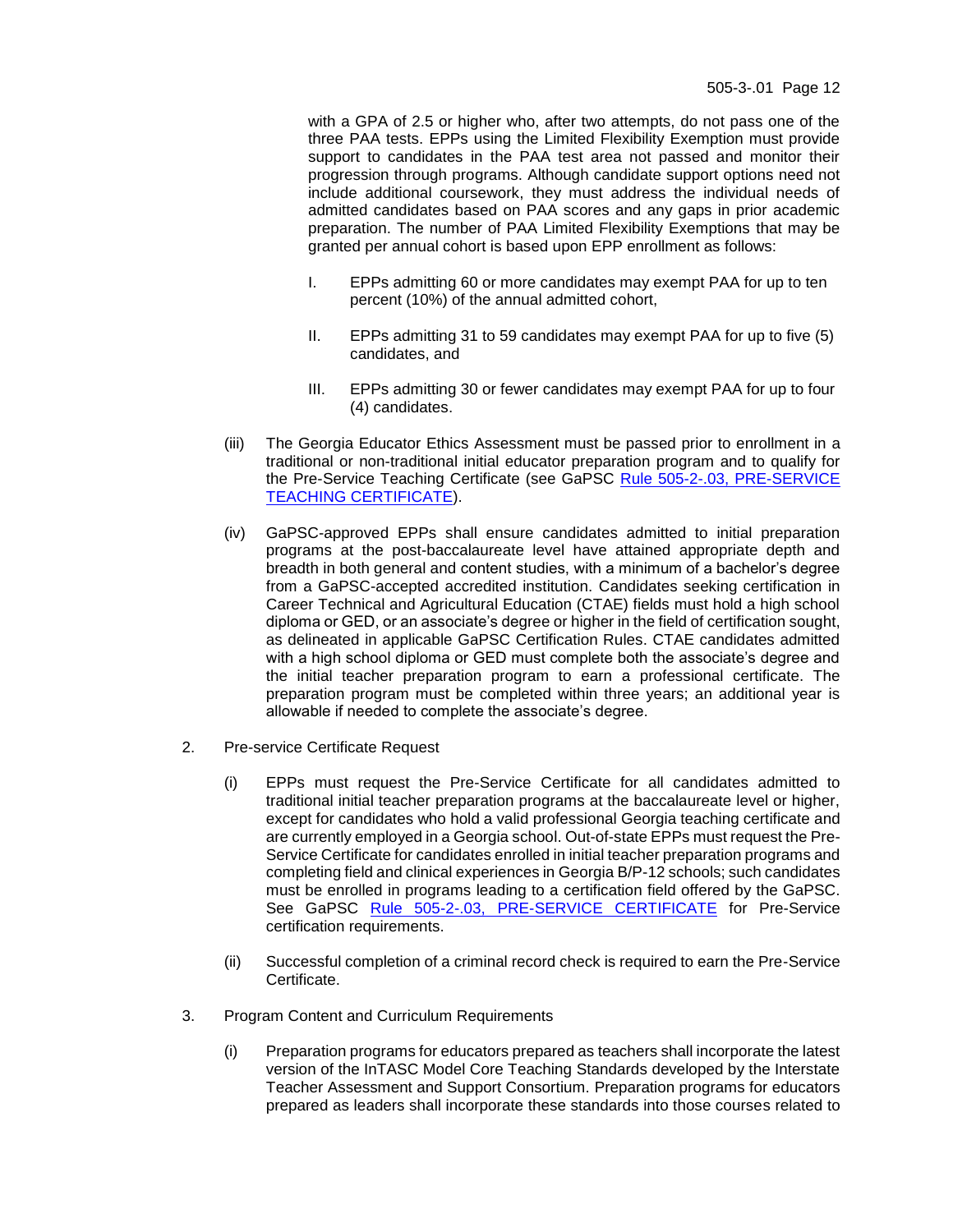instructional leadership to assure leadership candidates understand the InTASC standards as they apply to the preparation and continued growth and development of teachers.

- (ii) GaPSC-approved EPPs shall require a major or equivalent in all secondary and P-12 fields, where appropriate. The equivalent of a major is defined for middle grades (4-8) as a minimum of fifteen (15) semester hours of coursework in the content field and for secondary (6-12) as a minimum of twenty-one (21) semester hours of coursework in the content field. Content field coursework must meet expected levels of depth and breadth in the content area (i.e., courses above the General Education level) and shall address the program content standards required for the field as delineated in [GaPSC Educator Preparation Rules 505-3-.19 through 505-3-.53.](https://www.gapsc.com/Commission/Rules/Current/EducatorPreparation/EdPrepRules.aspx)
- (iii) GaPSC-approved EPPs shall ensure candidates in all initial preparation programs complete a sequence of courses and/or experiences in professional studies that includes knowledge about and application of professional ethics and behavior appropriate for school and community, ethical decision-making skills, and specific knowledge about the Georgia Code of Ethics for Educators. Candidates are expected to demonstrate knowledge and dispositions reflective of professional ethics and the standards and requirements delineated in the Georgia Code of Ethics for Educators. In addition to candidates meeting the state-approved ethics assessment requirement in 505-3-.01, (e) 1. (iii) and (e) 5. (iii) (see GaPSC [Rule 505-2-.26,](https://www.gapsc.com/Rules/Current/Certification/505-2-.26.pdf?dt=%3C%25#Eval() [CERTIFICATION AND LICENSURE ASSESSMENTS\)](https://www.gapsc.com/Rules/Current/Certification/505-2-.26.pdf?dt=%3C%25#Eval(), GaPSC-approved EPPs shall assess candidates' knowledge of professional ethics and the Georgia Code of Ethics for Educators either separately or in conjunction with assessments of dispositions.
- (iv) GaPSC-approved EPPs shall ensure candidates are prepared to implement Georgia state mandated standards (i.e., Georgia Performance Standards [GPS]; Georgia Performance Standards [CCGPS], Georgia Standards of Excellence, College and Career Ready Standards, and all other GaDOE-approved standards) in each relevant content area. Within the context of core knowledge instruction, providers shall ensure candidates are prepared to develop and deliver instructional plans that incorporate critical thinking, problem solving, communication skills**,** and opportunities for student collaboration. EPPs shall ensure candidates are also prepared to implement any Georgia mandated educator evaluation system. EPPs shall ensure educational leadership candidates understand all state standards and have the knowledge and skills necessary to lead successful implementation of standards in schools.
- (v) GaPSC-approved EPPs shall require candidates seeking teacher certification to demonstrate knowledge of the definitions and characteristics of dyslexia and other related disorders; competence in the use of evidence-based interventions, structured multisensory approaches to teaching language and reading skills, and accommodations for students displaying characteristics of dyslexia and/or other related disorders; and competence in the use of a response-to-intervention framework addressing reading, writing, mathematics, and behavior, including:
	- (I) Universal screening;
	- (II) Scientific, research-based interventions;
	- (III) Progress monitoring of the effectiveness of interventions on student performance;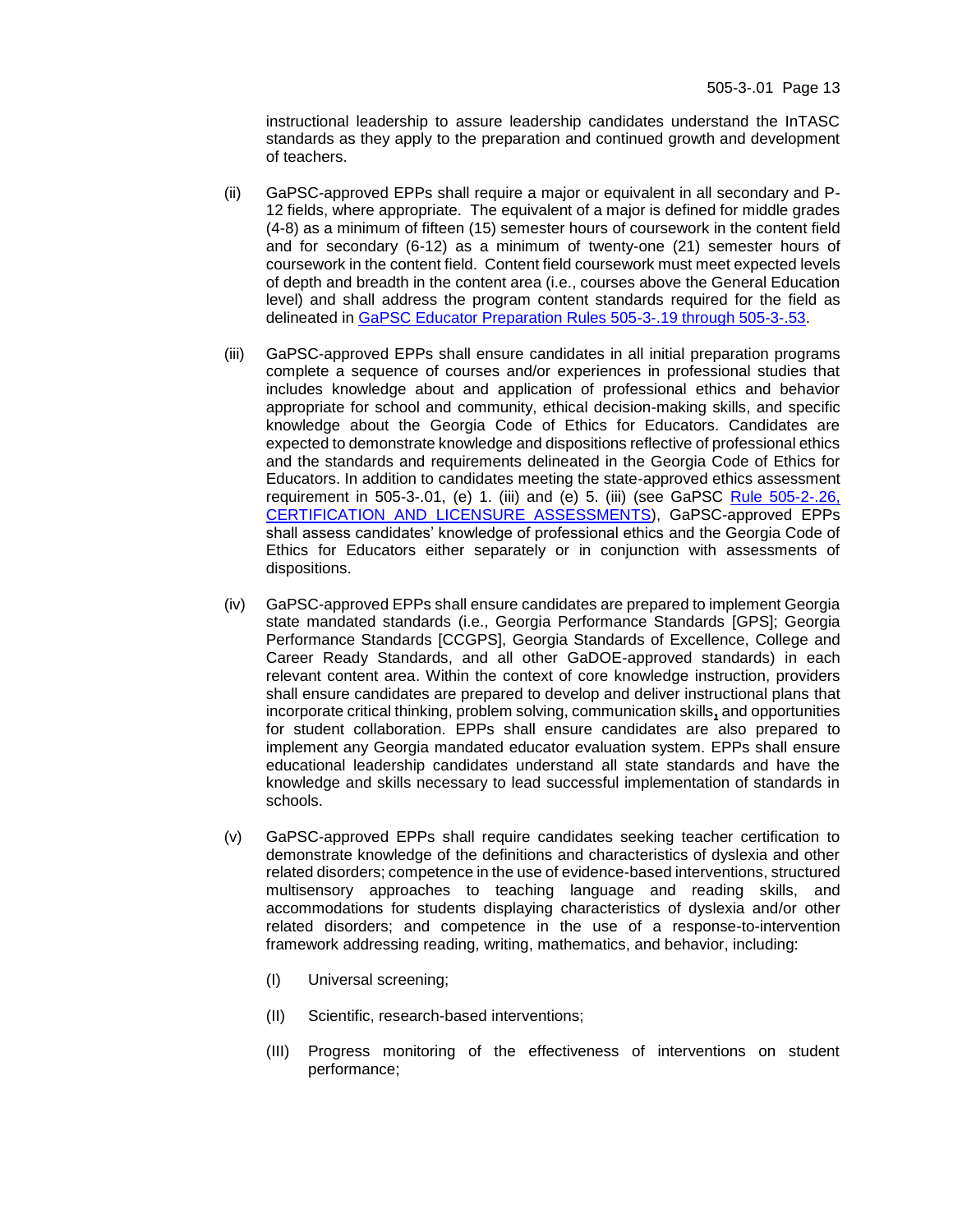- (IV) Data-based decision making procedures related to determining intervention effectiveness on student performance and the need to continue, alter, or discontinue interventions or conduct further evaluation of student needs; and
- (V) Application and implementation of response-to-intervention and dyslexia and other related disorders instructional practices in the classroom setting.
- (vi) GaPSC-approved EPPs shall require candidates seeking certification to demonstrate satisfactory proficiency in computer and other technology applications and skills, and satisfactory proficiency in integrating Information, Media and Technology Literacy into curricula and instruction, including incorporating B/P-12 student use of technology, and to use technology effectively to collect, manage, and analyze data for the purpose of improving teaching and learning. This requirement may be met through content embedded in courses and experiences throughout the preparation program and through demonstration of knowledge and skills during field and clinical experiences. Candidates shall demonstrate the specialized knowledge and skills necessary for effective teaching in a distance learning environment.
- (vii) GaPSC-approved EPPs shall require candidates seeking certification in a Teaching (T) field, the field of Educational Leadership (L), or the Service (S) fields of Media Specialist and School Counseling to complete either five (5) or more quarter hours or three (3) or more semester hours of coursework in the identification and education of children who have special educational needs or the equivalent through a Georgiaapproved professional learning program. This requirement may be met in a separate course, or content may be embedded in courses and experiences throughout the preparation program (see [Rule 505-2-.24, SPECIAL GEORGIA REQUIREMENTS\)](https://www.gapsc.com/Rules/Current/Certification/505-2-.24.pdf?dt=%3C%25#Eval(). In addition, candidates in all fields must have a working knowledge of Georgia's framework for the identification of differentiated learning needs of students and how to implement multi-tiered structures of support addressing the range of learning needs.
- (viii) GaPSC-approved EPPs shall ensure candidates being prepared to teach in the fields of Elementary Education, Middle Grades Education, and the special education fields of General Curriculum, Adapted Curriculum, and General Curriculum/Elementary Education (P-5) demonstrate competence in the knowledge of methods of teaching reading. Preparation to teach reading shall encompass the development of fundamental reading skills, including phonemic awareness, phonics, fluency, vocabulary, and reading comprehension.
- (ix) GaPSC-approved EPPs offering endorsement programs shall ensure the programs are designed to result in candidates' expanded knowledge and skills in creating challenging learning experiences, supporting learner ownership and responsibility for learning, and in strengthening analysis and reflection on the impact of planning to reach rigorous curriculum goals as specified in [GaPSC Rules 505-3-.82 –](https://www.gapsc.com/Commission/Rules/Current/EducatorPreparation/EdPrepRules.aspx) 505-3- [.115.](https://www.gapsc.com/Commission/Rules/Current/EducatorPreparation/EdPrepRules.aspx) Unless specified otherwise in GaPSC Rules 505-3-.82 through 505-3-.115, endorsement programs may be offered as stand-alone programs or embedded in initial preparation or degree-only programs. Embedded endorsement programs must include field experiences specifically for meeting endorsement standards and requirements, as well as any additional grade levels addressed by the endorsement. These field experiences must be in addition to those required for the initial preparation program. Although field experiences in specific grade bands are not required for endorsement programs, candidates must have opportunities to demonstrate the knowledge and skills delineated in endorsement standards in as many settings as necessary to demonstrate competence with children at all developmental levels addressed by the endorsement. In addition to field experience requirements, the GaPSC Continuing approval process for embedded endorsement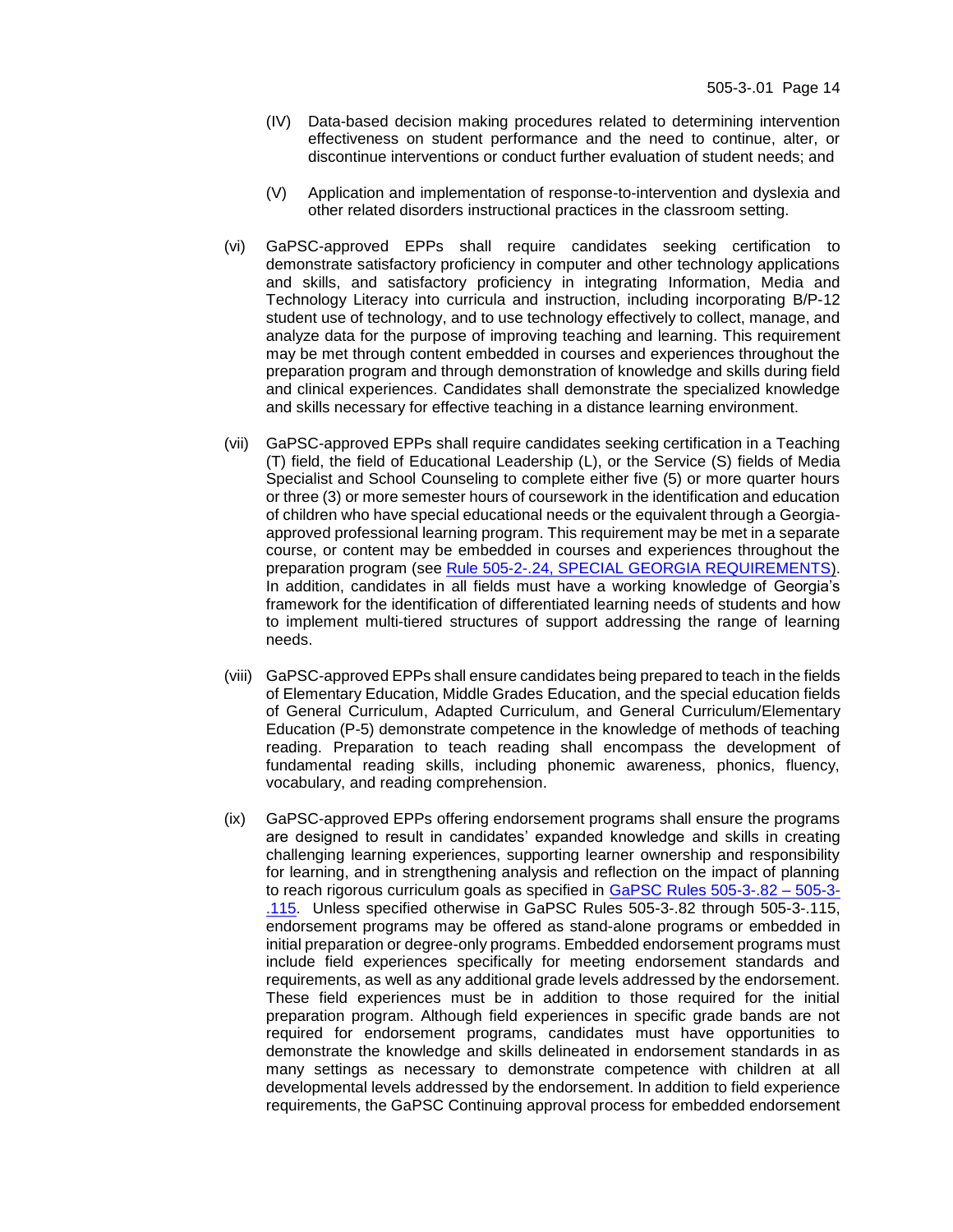programs will require EPPs to provide evidence of meeting a minimum of one (1) of the following (2) options:

- (I) Option 1: Additional Coursework. Endorsement programs are typically comprised of three (3) or four (4) courses (the equivalent of nine [9] or twelve [12] semester hours). Although some endorsement standards may be required in initial preparation programs (e.g., Reading Endorsement standards must be addressed in Elementary Education programs) and in such cases some overlap of coursework is expected, it may be necessary to add endorsement courses to a program of study to fully address the additional knowledge and skills delineated in endorsement standards.
- (II) Option 2: Additional Assessments(s). Candidates' demonstration of endorsement program knowledge and skills must be assessed by either initial preparation program assessments or via additional assessment instruments specifically designed to address endorsement program content.

See the guidelines accompanying this rule for further clarification of expectations for endorsement programs.

- (x) GaPSC-approved EPPs shall provide information to each candidate on Georgia's tiered certification structure, professional learning requirements, and employment options.
- 4. Requirements for Partnerships, and Field Experiences and Clinical Practice
	- (i) Effective partnerships with B/P-12 schools and/or school districts are central to the preparation of educators. At a minimum, GaPSC-approved EPPs shall establish and maintain collaborative relationships with B/P-12 schools, which are formalized as partnerships and focused on continuous school improvement and student growth and learning through the preparation of candidates, support of induction phase educators, and professional development of B/P-20 educators. EPPs are encouraged to establish and sustain partnerships meeting higher levels of effectiveness, as described in the guidance document accompanying this rule.
	- (ii) GaPSC-approved EPPs shall require in all programs leading to initial certification in teaching, leadership, or service fields, and endorsement programs, field experiences that include organized and sequenced engagement of candidates in settings providing them with opportunities to observe, practice, and demonstrate the knowledge, skills, and dispositions delineated in all applicable institutional, state, and national standards. The experiences must be systematically designed and sequenced to increase the complexity and levels of engagement with which candidates apply, reflect upon, and expand their knowledge and skills. Since observation is a less rigorous method of learning, emphasis should be on field experience sequences requiring active professional practice or demonstration and including substantive work with B/P-12 students or B/P-12 personnel as appropriate depending upon the preparation program. Field experience placements and sequencing will vary depending upon the program. In non-traditional preparation programs, such as GaTAPP, field experiences occur outside candidates' classrooms with students with diverse learning needs and varied backgrounds in at least two settings during the clinical practice. Refer to the guidance document accompanying this rule for additional information related to field experiences and clinical practice.
	- (iii) GaPSC-approved EPPs shall ensure candidates complete supervised field experiences consistent with the grade levels of certification sought. For Birth Through Kindergarten programs, field experiences are required at three (3) age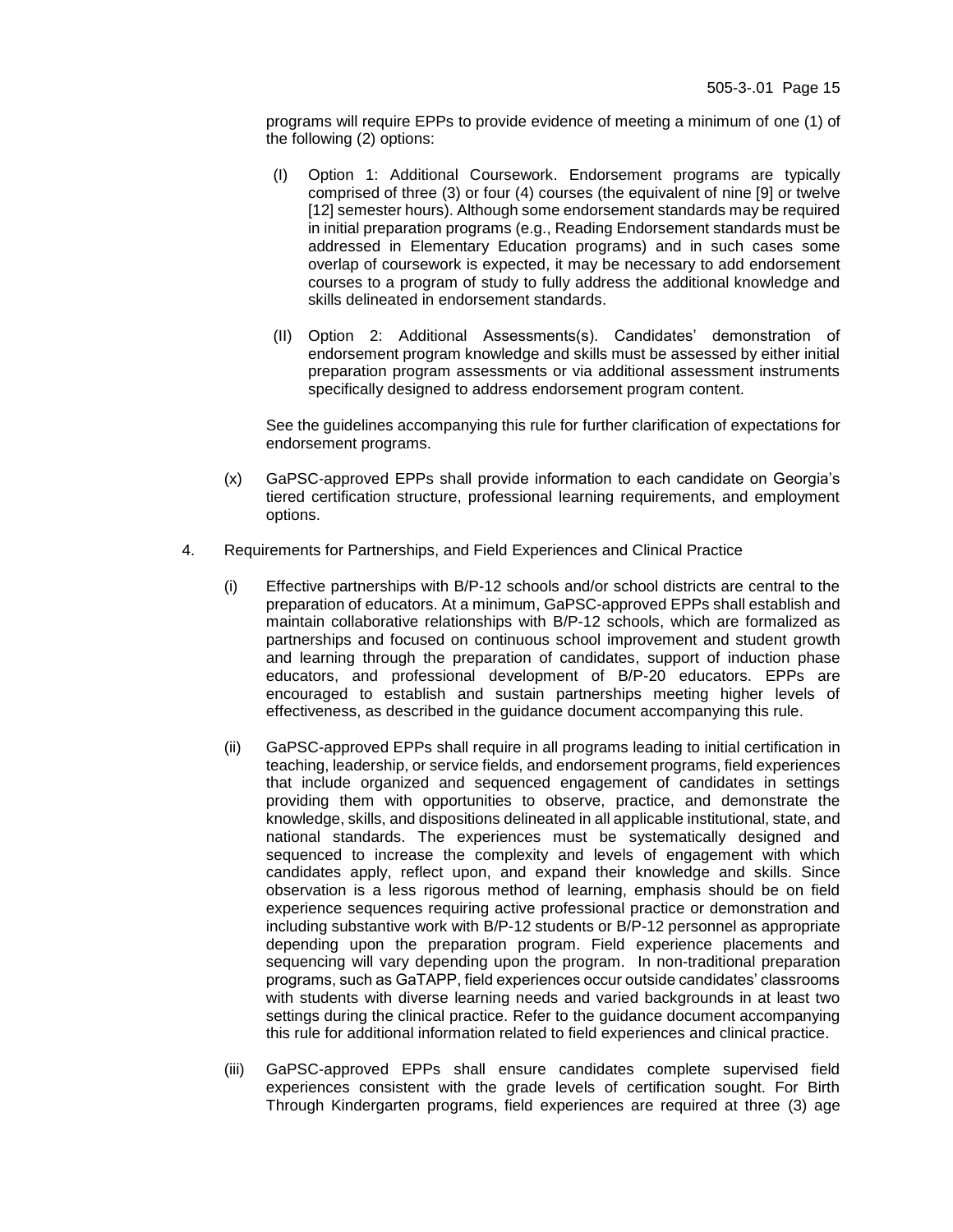levels: ages 0 to 2, ages 3 to 4, and kindergarten. For Elementary Education programs (P-5), field experiences are required in three (3) grade levels: PK-K, 1-3, and 4-5. For middle grades education programs, field experiences are required in two (2) grade levels: 4-5 and 6-8. Programs leading to P-12 certification shall require field experiences in four (4) grade levels: PK-2, 3-5, 6-8, and 9-12; and secondary education programs (6-12) shall require field experiences in two (2) grade levels: 6- 8 and 9-12.

- (iv) GaPSC-approved EPPs shall ensure candidates complete supervised clinical practice (residency/internships) in the field of certification sought and only in fields for which the EPP has been approved by the GaPSC. Clinical practice for all fields must occur in regionally accredited schools, charter schools approved by the Georgia State Charter School Commission, charter schools approved by the Georgia Department of Education, private schools accredited by a GaPSC-accepted accreditor, Department of Defense schools, or in international settings meeting accreditation criteria specified in GaPSC [Rule 505-2-.31, GAPSC-ACCEPTED](https://www.gapsc.com/Rules/Current/Certification/505-2-.31.pdf?dt=%3C%25#Eval()  [ACCREDITATION; VALIDATION OF NON-ACCREDITED DEGREES.](https://www.gapsc.com/Rules/Current/Certification/505-2-.31.pdf?dt=%3C%25#Eval() Candidates in Birth Through Kindergarten programs may participate in residencies or internships in regionally accredited schools, in pre-schools or child care centers licensed by the Georgia Department of Early Care and Learning (DECAL, also known as Bright from the Start), or in pre-schools accredited by USDOE- or CHEA-accepted accrediting agencies. Candidates of GaPSC-approved EPPs must meet all applicable Pre-Service Certificate requirements, regardless of clinical practice placement location. Clinical practice must be designed and implemented cooperatively with B/P-12 partners and candidates' experiences must allow them to demonstrate their developing effectiveness and positive impact on all students' learning and development. Although year-long residencies/internships as defined herein (see paragraph (2) (ax)) are recognized as most effective, teacher candidates must spend a minimum of one (1) full semester or the equivalent in residencies or internships. GaPSC preparation program rules for service and leadership fields may require more than one (1) full semester of clinical practice; see GaPSC Rules 505-3-.63 through [505-3-.81.](https://www.gapsc.com/Commission/Rules/Current/EducatorPreparation/EdPrepRules.aspx)
- (v) B/P-12 educators who supervise candidates (mentors, cooperating teachers, educational leadership coaches/mentors, Service (S) field supervisors) in residencies or internships at Georgia schools shall meet the following requirements:
	- (I) B/P-12 supervisors shall have a minimum of three (3) years of experience in a teaching, service, or leadership role; and
	- (II) If the residency or internship is completed at a Georgia school requiring GaPSC certification, the B/P-12 supervisor shall hold renewable Professional Level Certification in the content area of the certification sought by the candidate. In cases where a B/P-12 supervisor holding certification in the content area is not available, the candidate may be placed with a Professionally Certified educator in a related field of certification (related fields are defined in the guidance document accompanying this rule). For teaching field candidates who are employed as the full-time teacher of record while completing residency or internship in a school requiring GaPSC certification, the B/P-12 supervisor must hold Professional Certification.
	- (III) If the residency or internship is completed at a Georgia school that has the legal authority to waive certification, the B/P-12 supervisor must hold a Clearance Certificate.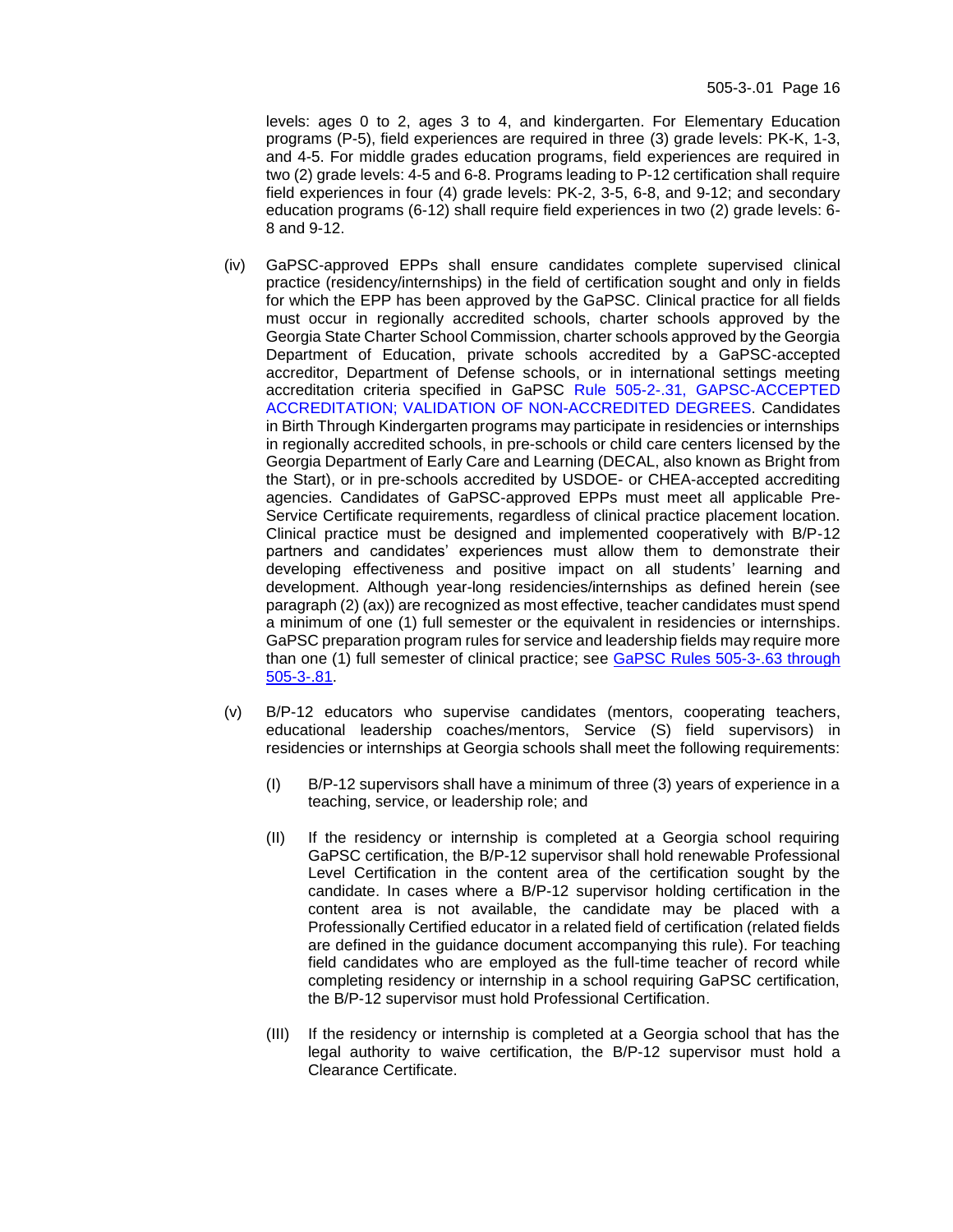- (IV) The Partnership Agreement shall describe training, evaluation, and ongoing support for B/P-12 supervisors and shall clearly delineate qualifications and selection criteria mutually agreed upon by the EPP and B/P-12 partner. The Partnership Agreement shall also include a principal or employer attestation assuring educators selected for supervision of residencies/internships are the best qualified and have received an annual summative performance evaluation rating of proficient/satisfactory or higher for the most recent year of experience.
- (V) Certificate IDs (to include Clearance Certificate IDs as applicable) of B/P-12 supervisors must be entered in TPMS or NTRS prior to the completion of the residency or internship.

It is the responsibility of GaPSC-approved EPPs and out-of-state EPPs who place candidates seeking Georgia certification in Georgia schools for field and clinical experiences to ensure these requirements are met.

- 5. Assessment Requirements
	- (i) State-approved Content Assessment.
		- (I) Eligibility: EPPs shall determine traditional program candidates' readiness for the state-approved content assessment and shall authorize candidates for testing only in their field(s) of initial preparation and only at the appropriate point in the preparation program.
		- (II) Attempts: GaPSC-approved EPPs shall require all enrolled candidates to attempt the state-approved content assessment (resulting in an official score on all parts of the assessment) within the content assessment window of time beginning on a date determined by the EPP after program admission and ending on August 31 in the year of program completion, and at least once prior to program completion. Candidates enrolled in a traditional (IHE-based), initial preparation program leading to Middle Grades certification must attempt the state-approved content assessment in each of the two (2) areas of concentration, as required for program completion and receive an official score on each assessment prior to program completion. For more information on Middle Grades areas of concentration, see GaPSC [Rule 505-3-.19, MIDDLE](https://www.gapsc.com/Rules/Current/EducatorPreparation/505-3-.19.pdf?dt=%3C%25#Eval()  [GRADES EDUCATION PROGRAM.](https://www.gapsc.com/Rules/Current/EducatorPreparation/505-3-.19.pdf?dt=%3C%25#Eval()
		- (III) Passing Score: A passing score on all applicable state-approved content assessments is not required for program completion, except in the GaTAPP program, which is a non-traditional, certification-only program (See GaPSC [Rule 505-3-.05, GEORGIA TEACHER ACADEMY FOR PREPARATION AND](https://www.gapsc.com/Rules/Current/EducatorPreparation/505-3-.05.pdf?dt=%3C%25#Eval()  [PEDAGOGY \(GaTAPP\)\)](https://www.gapsc.com/Rules/Current/EducatorPreparation/505-3-.05.pdf?dt=%3C%25#Eval(); however, a passing score is required for state certification. See GaPSC [Rule 505-2-.26, CERTIFICATION AND](https://www.gapsc.com/Rules/Current/Certification/505-2-.26.pdf?dt=%3C%25#Eval()  [LICENSURE ASSESSMENTS,](https://www.gapsc.com/Rules/Current/Certification/505-2-.26.pdf?dt=%3C%25#Eval() and GaPSC [Rule 505-2-.08, PROVISIONAL](https://www.gapsc.com/Rules/Current/Certification/505-2-.08.pdf?dt=%3C%25#Eval()  [CERTIFICATE.](https://www.gapsc.com/Rules/Current/Certification/505-2-.08.pdf?dt=%3C%25#Eval()
	- (ii) State-approved Performance-based Assessments.
		- (I) Eligibility: EPPs shall determine initial preparation program candidates' readiness for the state-approved performance-based assessments in stateapproved Teacher Leadership programs and Educational Leadership Tier II programs and shall authorize candidates for testing only in their field(s) of preparation and only at the appropriate point in the preparation program.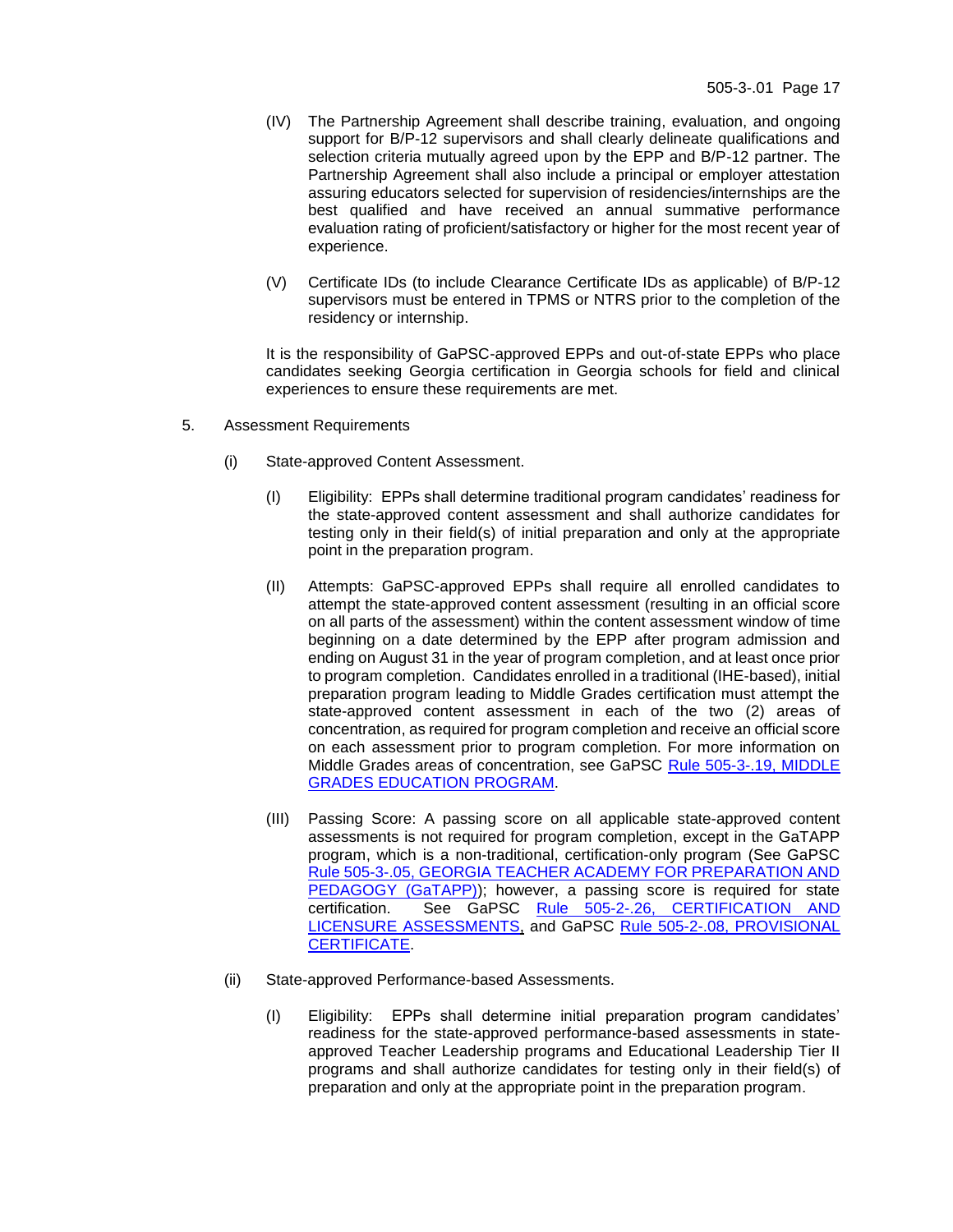- (II) Attempts: GaPSC-approved EPPs shall require candidates enrolled in stateapproved Educational Leadership Tier II preparation programs to attempt the state-approved performance-based assessment (resulting in an official score on all tasks within the assessment) prior to program completion.
- (III) Passing Score: A passing score on all applicable state-approved performance-based assessments is not required for program completion; however, a passing score is required for state certification. See GaPSC Rule [505-2-.26, CERTIFICATION AND LICENSURE ASSESSMENTS,](https://www.gapsc.com/Rules/Current/Certification/505-2-.26.pdf?dt=%3C%25#Eval() [Rule 505-2-](https://www.gapsc.com/Rules/Current/Certification/505-2-.153.pdf?dt=%3C%25#Eval() .153, [EDUCATIONAL LEADERSHIP,](https://www.gapsc.com/Rules/Current/Certification/505-2-.153.pdf?dt=%3C%25#Eval() [LEADERSHIP.](https://www.gapsc.com/Rules/Current/Certification/505-2-.149.pdf?dt=%3C%25#Eval()
- (iii) State-approved Educator Ethics Assessment.
	- (I) Program Admission:
		- A. Candidates who enroll in initial teacher preparation programs must pass the Georgia Educator Ethics Assessment prior to beginning program coursework. Educators who hold a valid Induction, Professional, Lead Professional, or Advanced Professional Certificate are not required to pass the assessment if they enroll in an initial preparation program for the purpose of adding a new teaching field.
		- B. Candidates who enroll in any GaPSC-approved Educational Leadership program must pass the Georgia Ethics for Educational Leadership Assessment prior to beginning program coursework.
- 6. Program Completion Requirements
	- (i) GaPSC-approved EPPs shall require candidates completing initial preparation programs to have a 2.5 or higher overall GPA on a 4.0 scale. Non-traditional program providers do not issue grades and therefore are not subject to this requirement; however, non-traditional EPPs must verify all program requirements are met as specified in GaPSC Rule 505-3-.05, [GEORGIA TEACHER ACADEMY FOR](https://www.gapsc.com/Rules/Current/EducatorPreparation/505-3-.05.pdf?dt=%3C%25#Eval()  [PREPARATION AND PEDAGOGY.](https://www.gapsc.com/Rules/Current/EducatorPreparation/505-3-.05.pdf?dt=%3C%25#Eval()
	- (ii) GaPSC-approved EPPs may accept professional learning, prior coursework, or documented experience the EPP deems relevant to the program of study in lieu of requiring candidates to repeat the same or similar coursework for credit.
	- (iii) GaPSC-approved EPPs shall provide, at appropriate intervals, information to candidates about instructional policies and requirements needed for completing educator preparation programs, including all requirements necessary to meet each candidate's certification objective(s), the availability of EPP services such as tutoring services, social and psychological counseling, and job placement and market needs based on available supply and demand data.
	- (iv) GaPSC-approved EPPs shall provide performance data to candidates that they may use to inform their individual professional learning needs during induction.
- (f) Verification of Program Completion and Reporting of Ethics Violations
	- 1. GaPSC-approved EPPs shall designate an official who will provide evidence to the GaPSC that program completers have met the requirements of approved programs, including all applicable Special Georgia Requirements, and thereby qualify for state certification.